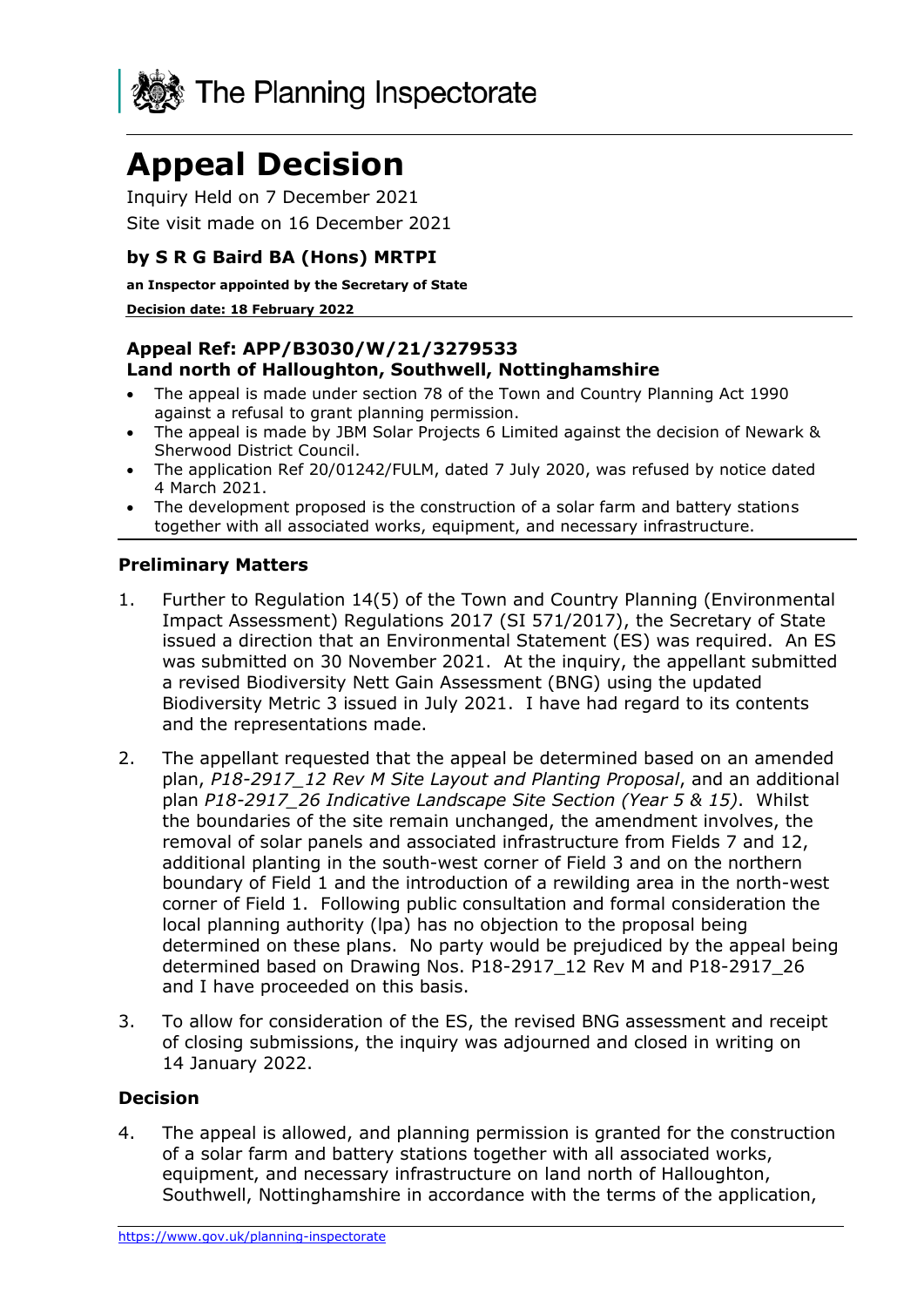Ref 20/01242/FULM, dated 7 July 2020, and the plans submitted with it, subject to the conditions contained in Annex A to this decision.

## **Main Issues**

5. These are: (1) the landscape and visual impact of the scheme; (2) the effect on heritage assets (HA); and (3) whether the proposal would conflict with the development plan and if so whether there are any material considerations that would outweigh that conflict; the planning balance.

Development Plan and other relevant Policy Guidance

6. The development plan includes the Newark and Sherwood Amended Core Strategy (CS), the Allocations and Development Management Development Plan Document (A&DM) and the Southwell Neighbourhood Plan (SNP).

## *Core Strategy*

7. The objective of Policy CP 9 is the protection and enhancement of the natural environment. Policy CP 10 indicates that proposals for renewable energy generation will be supported, where adverse impacts have been satisfactorily addressed. To assist decision makers in assessing the impact of proposed developments on landscape character, the lpa has adopted the Newark and Sherwood Landscape Character Assessment Supplementary Planning Document (SPD). The SPD identifies Landscape Policy Zones (LPZ), and landscape conservation and enhancement aims for each LPZ. Policy CP 13 seeks to secure development that positively addresses the implications of the relevant LPZs consistent with the landscape conservation and enhancement aims for those areas ensuring that landscapes, including valued landscapes, have been protected and enhanced. Policy CP 14 seeks the conservation and enhancement of the character, appearance and setting of HAs in line with their significance.

#### *Allocations and Development Management Development Plan Document*

8. Policy DM 4 indicates that applications for renewable energy schemes will be permitted where the benefits are not outweighed by harm to, amongst other things, landscape character, HAs or living conditions. Policy DM5 lists the criteria against which proposals are assessed. These include access, amenity, landscape, biodiversity, green infrastructure, ecology, and flood risk. Policy DM9 adopts a positive approach to proposals to reflect the overarching presumption in favour of sustainable development.

#### *Southwell Neighbourhood Plan*

9. The supporting text to Policy E6 indicates that the SNP seeks to increase the amount of energy generated locally from renewable sources. Low carbon energy schemes will be supported where, amongst other things, they would not negatively impact on local landscape character. Whilst Policy E6 refers to effect on the setting and character of HAs, this criterion relates to Policy DH3, which solely relates to Southwell and as such is not relevant to this proposal.

## *National Planning Policy Framework Framework) and Planning Practice Guidance (PPG)*

10. The Framework and PPG provide generic and specific policy and guidance on development in general and renewable energy developments. These cover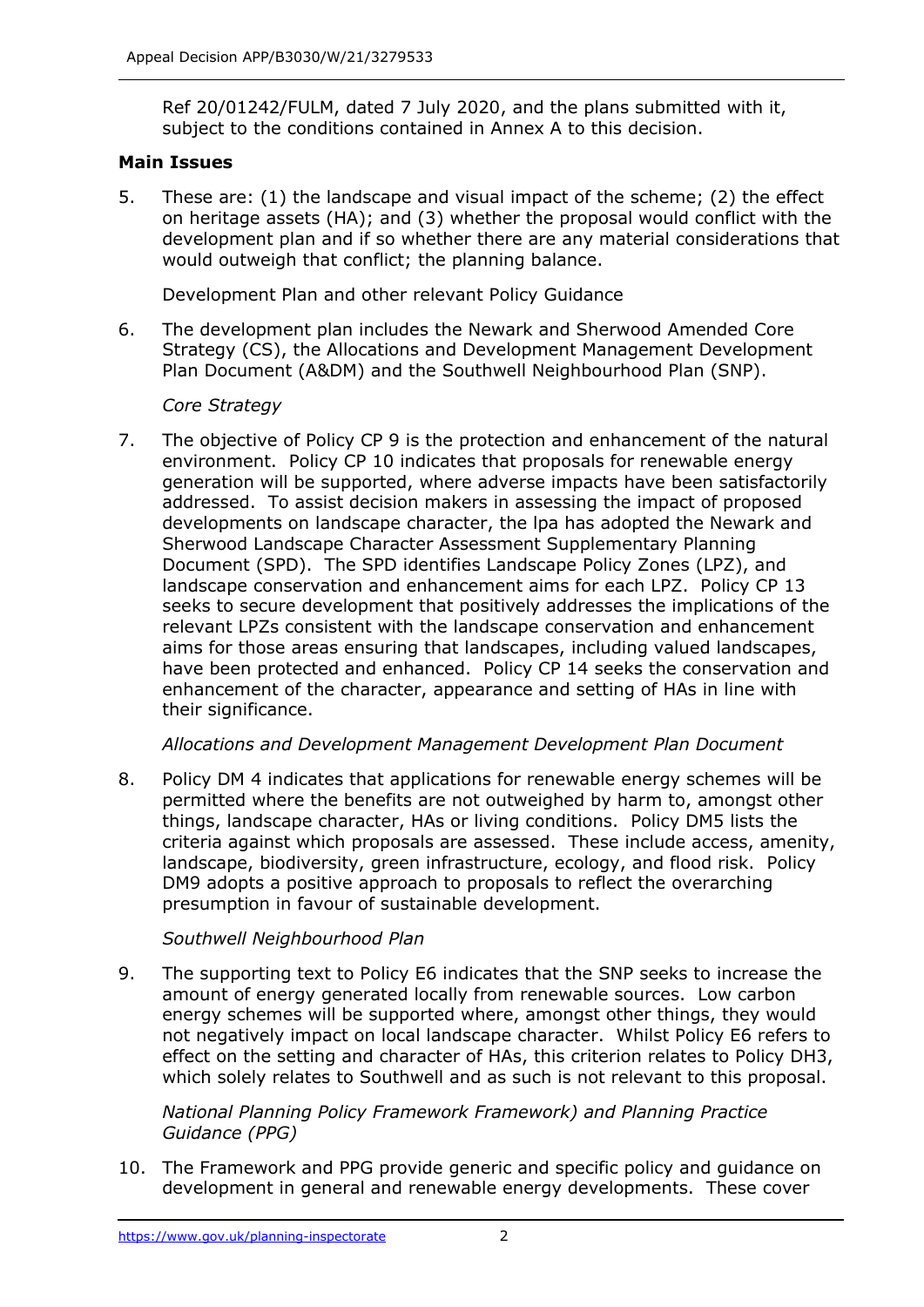considerations such as biodiversity, historic environment, landscape and visual effects, traffic, living conditions and socio-economic benefits.

#### **Reasons**

Issue 1 – Landscape & Visual Impact

11. Given their nature and scale, it is inevitable that large scale solar farms may result in landscape harm. In this context, national and development plan policy adopts a positive approach indicating that development will be approved where the harm would be outweighed by the benefits of a scheme.

Landscape Character

- 12. Framework, paragraph 174, indicates that the intrinsic character and beauty of the countryside should be recognised. That said, the Framework does not seek to protect, for its own sake, all countryside from development; rather it concentrates on the protection of valued landscapes. The site does not form part of any designated landscape and the lpa acknowledges that for the purposes of the Framework, the site is not a valued landscape.
- 13. The Framework does not define what constitutes a valued landscape. However, given that all landscapes are valued by someone at some time, the term, valued landscape, must mean a landscape that is of value because of demonstrable attributes that takes it to a level of more than just mere open countryside. I note the strong feelings eloquently expressed both at the inquiry and in writing by residents about their attachment to and value they place on Halloughton and its surroundings. However, nothing I have read, heard, or seen would elevate this site and its surroundings to that of a Framework valued landscape.
- 14. Of the various landscape character documents referred to, the most relevant is the SPD. The site extends over 12 fields at the confluence of 3 LPZs. Fields 1 to 5 and 12 are within LPZ 37 – Halam Village Farmlands with Ancient Woodlands. Part of Field 8 and Fields 9 to 11 are within LPZ 38 - Halloughton Village Farmlands. Field 7 and the balance of Field 8 is found within LPZ 39 - Thurgarton Village Farmlands with Ancient Woodlands.
- 15. The landscape characteristics of the site and immediate surroundings are consistent with the characteristic visual features listed for the LPZs. These are: a predominantly arable agricultural landscape with medium to large scale fields with some smaller pasture fields; field boundaries comprising wellmaintained hedgerows albeit fragmented in places, with some mature hedgerow trees; blocks of woodland of varying age and linear sections of woodland along field boundaries, streams, and drains. Topography is gently undulating and rounded with medium distance skyline views enclosed by hedgerows and woodland.
- 16. The assessments of the individual LPZs conclude on their value and sensitivity. However, as the LPZs cover extensive areas and the site extends over a relatively small part of these LPZs, I see it as an area of transition. Here, it would be inappropriate to apply the wider area values and sensitivities uncritically. For example, Field 7 and less than half of Field 8 is located within LPZ 39. However, there is nothing on the ground that would distinguish that part of Field 8 falling within LPZ 38, which is judged to be of moderate landscape sensitivity from that part in LPZ 39, which is judged to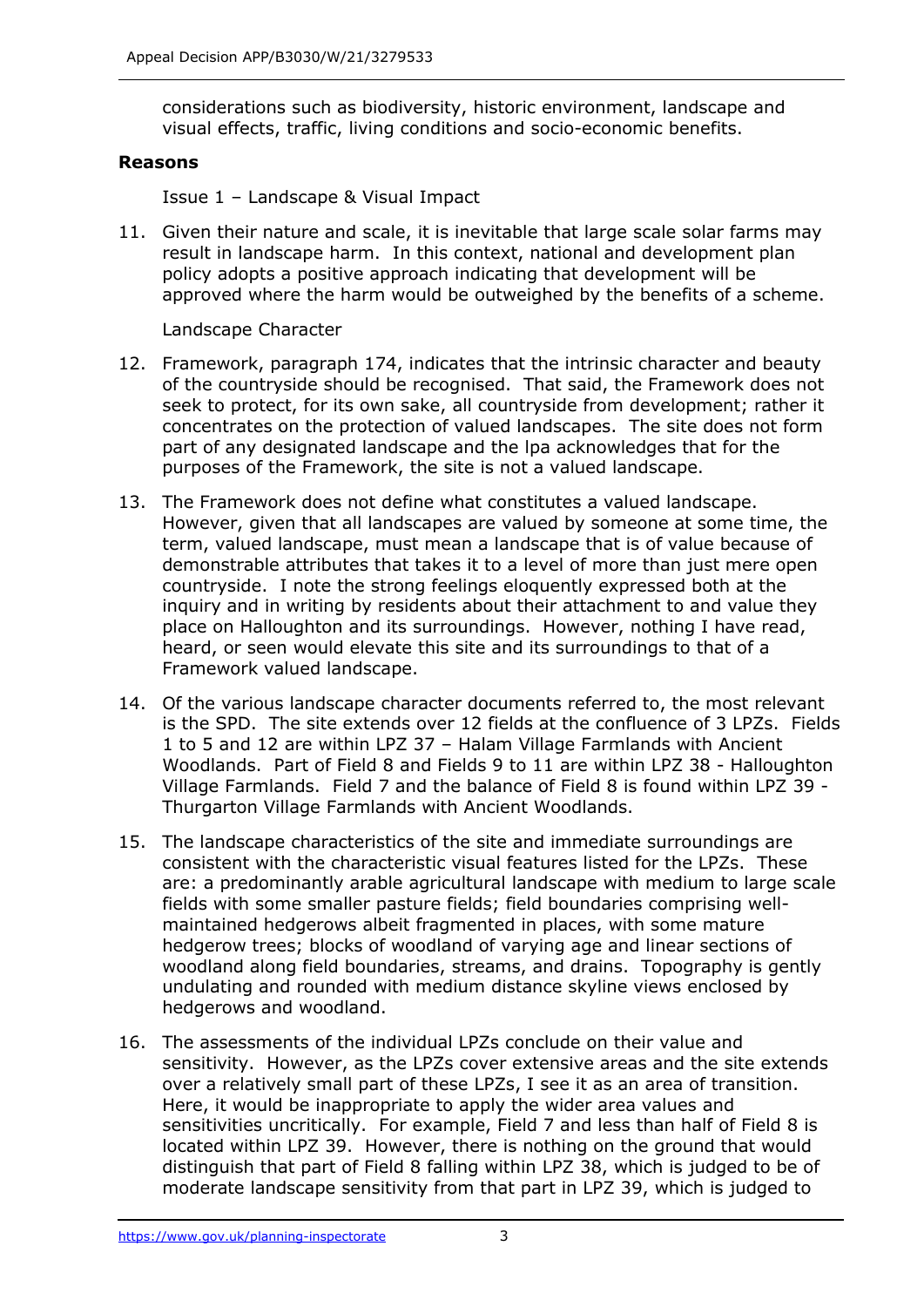have a high landscape sensitivity. Taking the landscape characteristics, condition, and sensitives of each of the 3 LPZs as a starting point and looking at value and sensitivity in the round, the site and its surroundings have a medium landscape value and medium sensitivity to change.

- 17. The key elements that contribute to landscape character are topography, land use/land cover, tree/woodland, hedgerows, public footpaths, and watercourses. Although for some of these elements, the conclusions reached by the lpa and appellant differ in terms of value, susceptibility and sensitivity, there is a large measure of agreement on the significance of effect.
- 18. Apart from the proposed permanent electricity substation, the solar panels and associated infrastructure, would, for the wont of a better phrase, sit lightly on the affected fields, with no material change to topography. As to land use/land cover, most of the site would be retained in agricultural use as grazing pasture. Sheep grazing is an accepted part of solar farm developments as a means of naturally managing the pasture. Seeking opportunities to restore arable land to pasture is an "action" promoted by the SPD. For these landscape elements, the lpa and appellant agree that the degree/scale of effect would be *Not Significant* in landscape character terms.
- 19. For trees and hedgerows, whilst the lpa accepts there would be some minor to moderate beneficial impacts from the proposed mitigation, it regards these changes as Not Significant. The appellant, on the other hand, assesses the changes as being Major Beneficial and Significant. Relative to the existing fund of trees/woodland in the area, the additional tree planting on the southern edges of Fields 8 and 9, the northern edges of Fields 7 to 11, the western and southern edges of Field 4 and on the northern edge of Field 1 does appear modest. However, these are strategic areas for planting and the impact belies their extent. In my view the outcome would be a Major and Significant Beneficial Effect. A similar approach can be adopted for hedgerows. Here, the existing 8km of hedgerow around and within the site would be supplemented by some 1.2km of new planting. This would be a significant expansion and result in a Major and Significant Beneficial Effect. Moreover, tree and hedgerow planting are consistent with "actions" promoted by the SPD, which are, to conserve and enhance hedgerow and tree cover
- 20. For public footpaths there would be no change. For watercourses, whilst there is a difference between the parties as to the scale of beneficial effect, there is agreement that it would be Not Significant in terms of landscape character effect.
- 21. It common ground that, given their spatial extent, there would be no significant adverse effects on the landscape character of the wider LPZs. Moreover, the lpa accepts there would be no direct impacts on landscape character outside the boundaries of the site. Given the topography of the area, existing planting and overhead power lines/pylons that bisect Fields 6 and 8 to 11, the lpa acknowledges there are, limited medium distance views and visibility of the site. Accordingly, whilst the solar panels and associated infrastructure would, in Environmental Impact Assessment terms, have a Significant Adverse effect on landscape character, it would be highly localised.
- 22. In terms of the degree/scale of impact of the scheme, the assessments carried out by the lpa and the appellant concentrate on the construction period and Years 1 and 10. During the construction period and at Year 1, it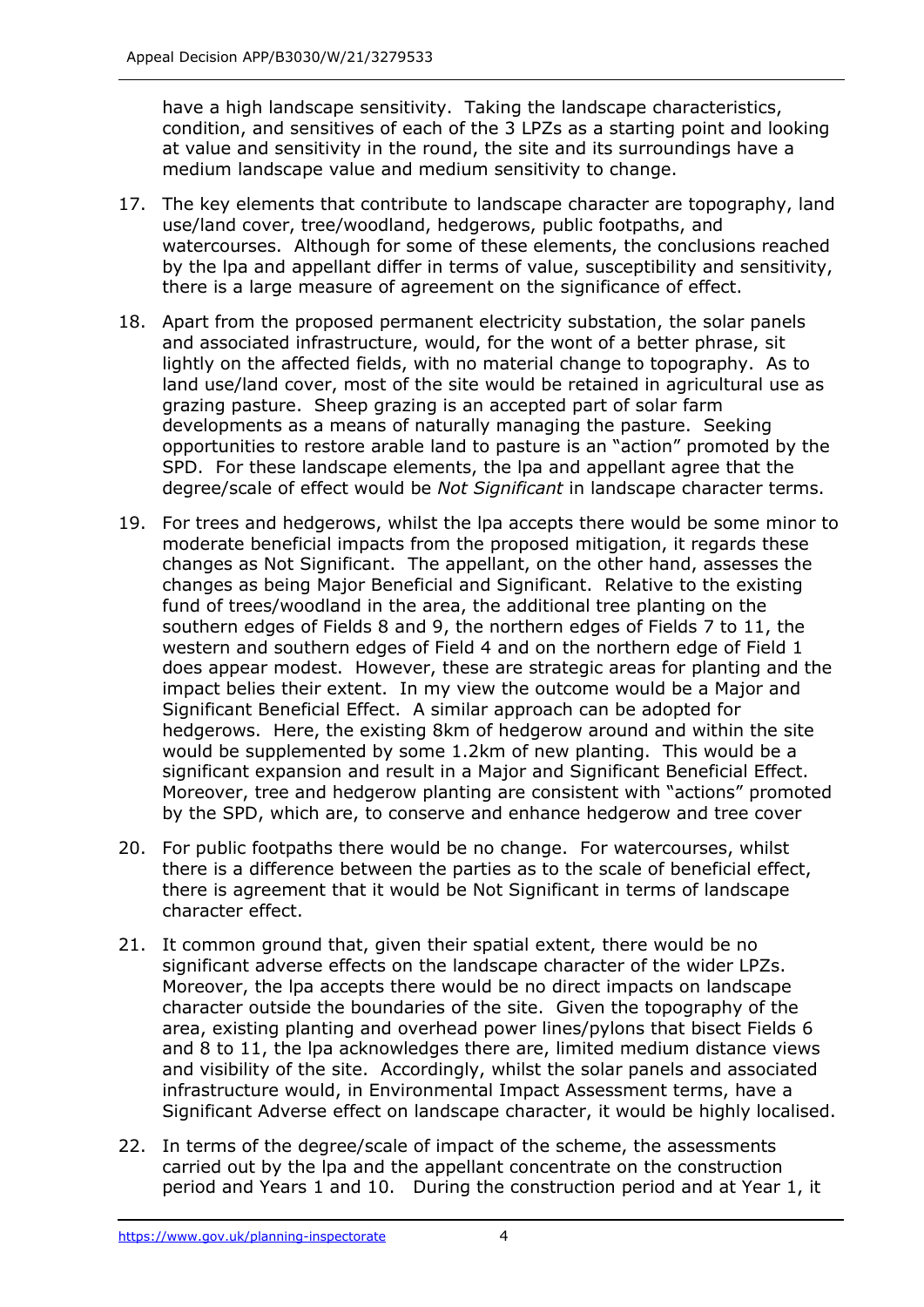is agreed that within the site, the scale of effect would be Major and have a Significant adverse effect on landscape character. In my view, this significant adverse effect would be experienced at several places where there are views into the site. However, given the relatively short construction period, some 26 weeks, and at a time when the mitigation planting would be young, such adverse impacts cannot be avoided. Thus, the weight I attach to these early effects is limited. As François Athenase de Charette de la Contrie<sup>1</sup> is reputed to have said, "…*you cannot make an omelette without breaking a few eggs*".

- 23. The lpa acknowledges that over the lifetime of the scheme the planting would increasingly mitigate the landscape impact of the solar panels and associated infrastructure. The main difference between the parties is that by Year 10 the appellant considers that the adverse effect would be reduced to a largely Moderate Adverse impact and Not Significant in landscape character terms whereas the lpa submit that there would still be a Major Adverse and Significant effect on landscape character. The difference appears to rest largely on the lpa's conclusion that the impacts of the proposed mitigation measures rather than the presence of the solar panels and associated infrastructure would be the source of the enduring adverse landscape effect. Essentially, the additional tree cover, hedgerow reinforcement and allowing the hedgerows to grow out would result in long term harm by interrupting or curtailing medium distance views.
- 24. The lpa acknowledges that the proposed mitigation, is consistent with the nature and character of existing planting. Moreover, these works are entirely consistent with the "actions" to conserve and reinforce hedgerow and tree cover promoted for these LPZs. Indeed, the landscape character changes the lpa assert would be a harmful is something that has already occurred in the landscape to the north of the village. Here, over the last 2 decades landowners have engaged in extensive tree planting and hedgerow maintenance. The prime example of this is the extensive and dense woodland planting to the east and south of Fields 10 and 11.
- 25. No important or protected views were identified by the lpa. However, residents refer to the loss of views of the twin towers of Southwell Minster, looking eastwards from public footpaths that run along the western and northern boundaries of the site. That said, whilst there are some views of the tops of the Minster towers from the field to the west of Fields 2 and 4, these are not from the official line of the public footpath that runs hard against the hedge line of Fields 2 and 4, but a desire line that follows vehicle tracks across the centre of the field. In any event, these views are not sequential, but glimpsed and any loss would be limited.

#### Visual Impact

26. The assessment of visual impact is based on an assessment of views from 18 agreed representative viewpoints<sup>2</sup> (VP). In concluding on visual impact, I acknowledge that, (a) the views obtained from these VPs are a snapshot of the site and do not reflect the experience of walkers as they proceed along the road/public footpath and (b) the photographs were taken when the deciduous trees and hedgerows were in full leaf. That said, my visits to the

<sup>&</sup>lt;sup>1</sup> Breton soldier and politician 1863 to 1796.

 $^2$  In addition, there are views from 3 points on the edge of Southwell included for the assessment of impact on heritage assets.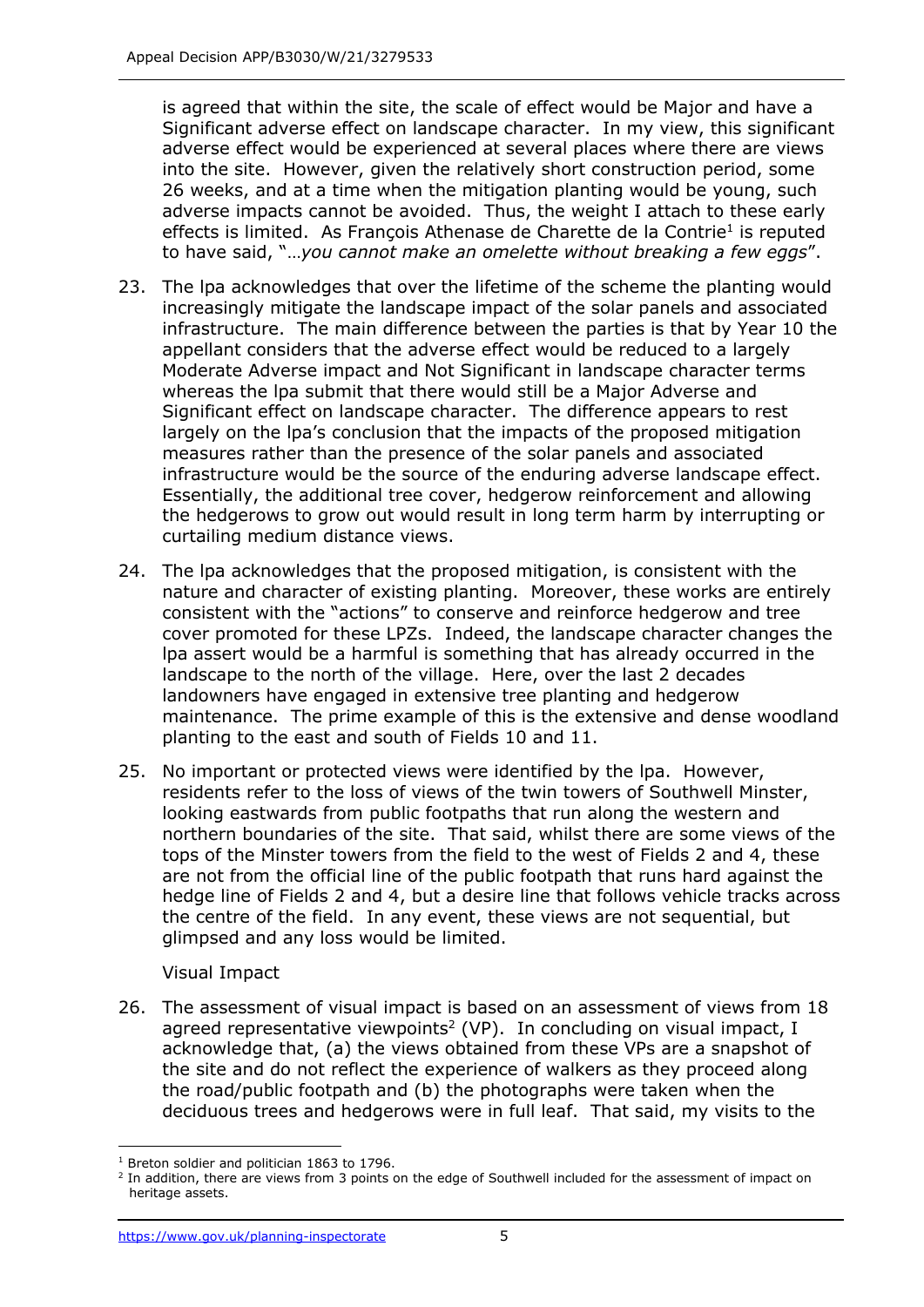site and its surrounding were in winter, which presents a worst-case scenario. Moreover, on views, the area is well endowed with extensive tree and hedge cover that limits views to short or medium range. Moreover, given the topography and existing tree/hedgerow cover, the opportunity for sequential views is limited. This is particularly the case where Footpath 209/74/1 runs along the southern boundary of Field 6 and where Footpath 209/42/1 runs northwards along Fields 4 and 2.

- 27. The parties agree that the Year 10 assessments of effect are the most important to assess the visual impact of the scheme. It is these effects that would last for most of the life of scheme. That said, the existing and proposed planting would continue to grow and increasingly screen the development. Thus, the Year 10 assessment of effect must be regarded as a worst-case scenario. It is common ground that there would be no significant visual effects after decommissioning.
- 28. There is a significant amount of agreement between the parties regarding visual impact. Taking the lpa's conclusions in each case as a worst-case scenario, the visual effect at VPs 1, 3, 5, 6, 7, 9, 10 to 13 and 16 to 18 are judged as Negligible and Not Significant. In landscape assessment terms, a negligible effect is where the proposed changes would maintain the existing view or where, on balance, the proposed changes would maintain the quality of the view, which could include adverse effects that would be offset by beneficial effects for the same receptor. At VPs 2 and 8, the visual effect is judged as Minor Adverse and Not Significant. Typically, this is where a proposal would represent a low magnitude of change and/or the proposal would result in a slight deterioration of the view.
- 29. The effect at VPs 4 and 14 is described as a Moderate to Negligible Adverse effect. A moderate adverse effect is typically described as a Medium Magnitude of change where the proposal would result in a clear deterioration in the view. In this context, I would also describe the views to the north-west obtained when walking west on Footpath 209/74/1, towards VP 2 as being Moderate Adverse and Not Significant. On this stretch of path, views of panels in Fields 3 and 5 would be obtained across the shallow valley containing the Westhorpe Dumble where the field hedgerow is heavily gapped.
- 30. One Significant Year 10 effect would occur on Public Footpath 209/43/1 at VP 15, and a Major Adverse effect would be experienced by walkers on the stretch between VPs 14 and 15. Here, the footpath runs along the southern edge of a tall, dense, mature hedge that has been allowed to grow out limiting the visual effect to one side of one field. That said, the lpa agreed, the effect is limited geographically and of short duration. Any impact on the footpath where it extends to the east beyond Field 1, VP 16, or to the west and north of Field 2, would, due to existing screening, be limited if not negligible. Here, the proposed mitigation includes a native hedgerow with trees along the northern edge of the solar panels and a substantial area left for rewilding in the north-east corner of Field 1. As the planting matures, the solar panels would largely disappear behind the planting mitigating the visual harm.
- 31. Currently, on Footpath 209/43/1, between VPs 14 and 15, the walker experiences an open aspect to the south-east albeit the extent of view is short range as Field 1 rises to the south-east and a mature hedgerow along the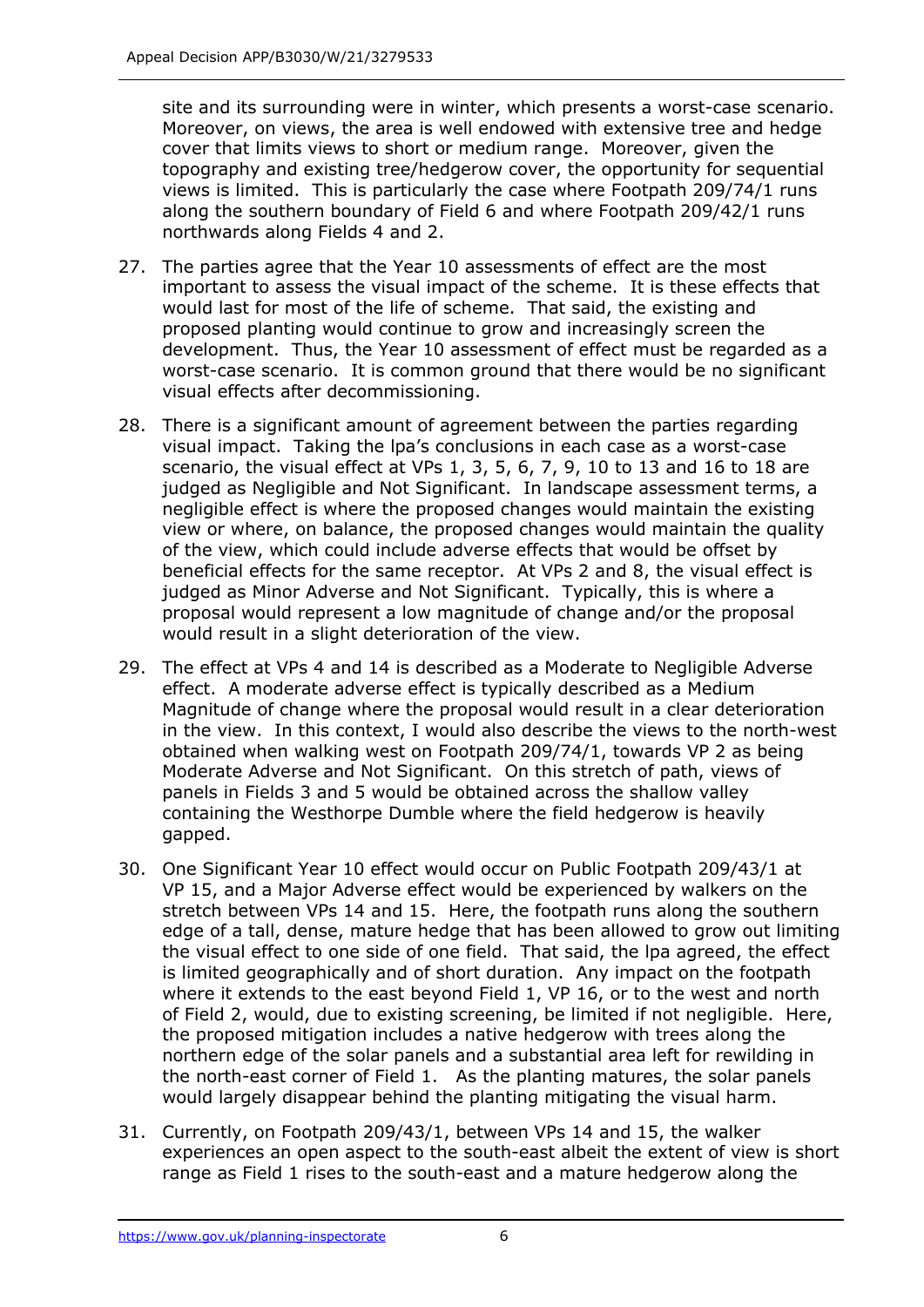eastern boundary of Field 1. Concern was expressed that the narrowness of the gap between the existing hedge and the proposed mitigation would result in walkers experiencing an unacceptable tunnel effect. Whilst walkers may experience what the appellant suggests would be a "green corridor" this is not an unusual feature of the area. Footpath 209/80/2 to the north of Halloughton Wood runs for a significant length with dense woodland on either side and Footpath 209/74/1 runs between tall dense Miscanthus planting on its northern and southern side as shown by the view from VP 3.

32. Drawing the above together, it is inevitable that located in a countryside location a solar farm of this scale would have some adverse landscape character and visual impact. However, through a combination of topography, existing screening and the introduction of landscape mitigation, the adverse effect would be limited and very localised. Moreover, as the existing and proposed planting matures, the adverse effects, would be acceptably mitigated. Whilst the 40-year lifetime of the scheme is significant, once the solar farm was decommissioned, there would be no residual adverse landscape effects. Rather the scheme would, through the mitigation planting, leave an enhanced landscape consistent with the objectives of the development plan and the SPD.

Issue 2 - Heritage

- 33. The site lies partly within the Halloughton Conservation Area (CA), and within the settings of several Listed Buildings (LB). Regarding the LBs, there would be no direct physical impact, rather the potential for harm would be indirect. As to effect, the key difference between the parties is the contribution the Halloughton Prebend males to the heritage interest these HAs. Briefly, a Prebend is a salary generally given to clergymen, the Prebendary, derived from tithes on agricultural land. Here, the Halloughton Prebend was given to Canons of Southwell Minister and ceased around 1840. At that time, the estate reverted to the Diocese of Southwell and in 1952 sold to the tenants.
- 34. The Prebend is not, on its own, an HA rather it is a matter of historical record, and no tangible connection can be experienced on the ground or in the wider landscape; it is a non-visual historic consideration. That said, there are many LBs whose significance is founded on historic associations that are not reflected in their physical appearance or surroundings. The appellant's submissions on the relevance of the Prebend to the heritage interest of the 5 LBs and CA were deftly put. However, whilst I recognise the Prebend is now a matter of historic record rather than a physical manifestation, it is of historic interest and as such contributes to the heritage interest of these HAs.

*Halloughton Manor Farmhouse, Pigeon Cote, Granary and Stable*

35. Although listed separately, these buildings are part of the same complex. Halloughton Manor Farmhouse (HMF) is listed as Grade 2\*, the Pigeon Cote, Granary, Stable and Barn are listed as Grade 2. HMF, was originally the Prebendal House constructed in the 13<sup>th</sup> Century with additions and alterations during the medieval, post medieval and  $19<sup>th</sup>$  century. At the core of this building is a 3-storey tower largely constructed of coursed rubble with ashlar dressings with the later addition of a pitched pantile roof and brick gables. A substantial part of the frontage elevation of the tower is obscured by what appear to be late 19<sup>th</sup> century single-storey extensions.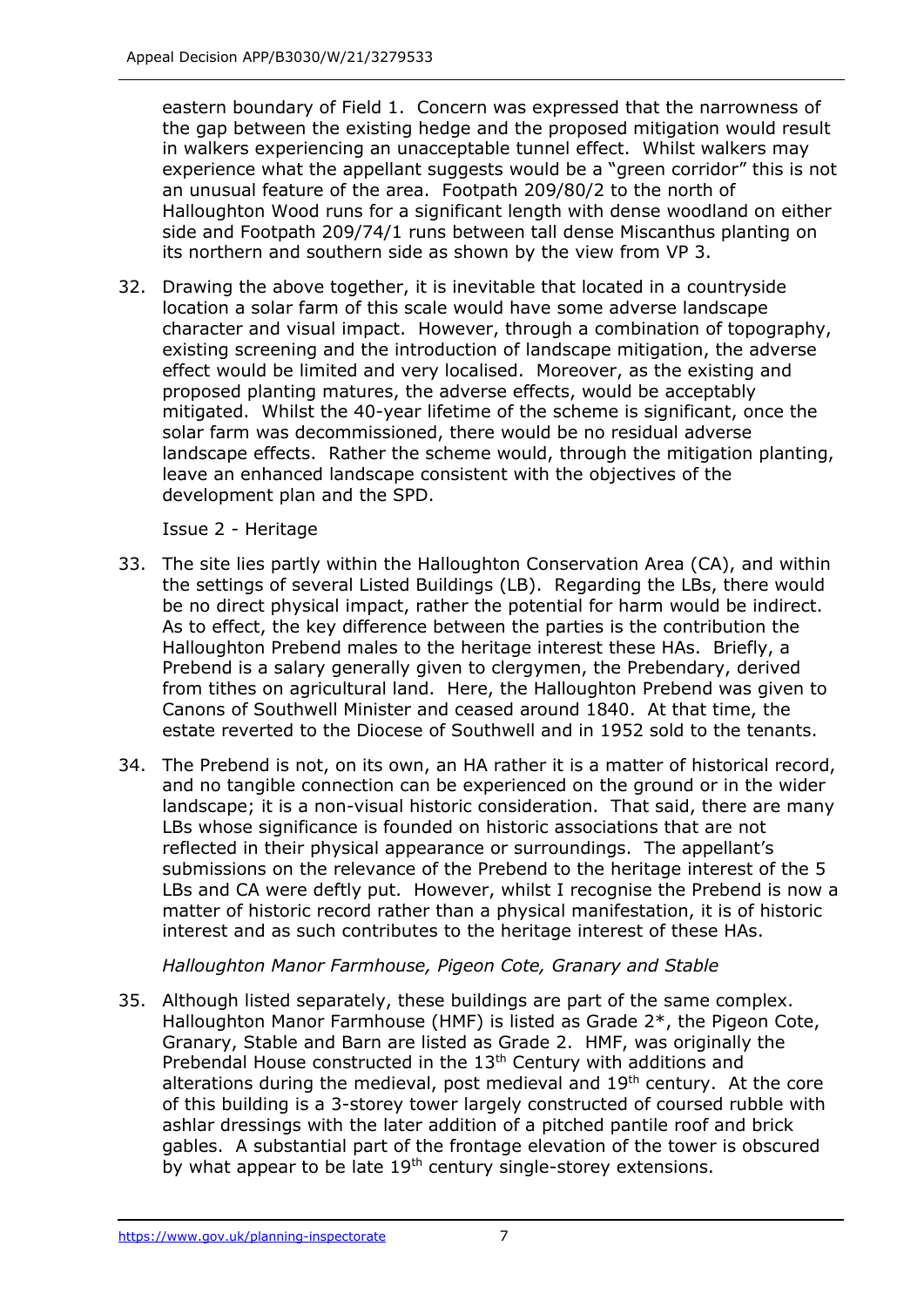- 36. The Pigeon Cote, Granary, Stable and Barn were constructed during the 18<sup>th</sup> and 19<sup>th</sup> centuries as the farmstead expanded. The Pigeon Cote, Granary and Stable, a 2-storey building, constructed in red brick with a pantile roof. Located at the core of the complex, views of the building are restricted to the upper storey: the Pigeon Cote. Added to the complex in the 19<sup>th</sup> century, the Barn albeit it has some decorative elements, is a large functional red brick building with a pantile roof abutting Bridle Farm Road<sup>3</sup> (BFR).
- 37. At Grade 2\* HMF is a HA of the highest significance and at Grade 2 the Pigeon Cote, Granary, Stable and Barn is acknowledged as less than the highest significance<sup>4</sup>. The heritage interest of these buildings is architectural and historic. In the case of HMF, the tower is an example of a medieval tower house albeit it has been altered and extended over the years. The historic interest of the Pigeon Cote, Granary, Stable and Barn lies is the physical demonstration of the development and expansion of the agricultural economy, in the 18<sup>th</sup> and 19<sup>th</sup> centuries. Whilst the Prebend is now a matter of historic record rather than a physical manifestation, HMF was the prebendary house, which adds to its historic interest.
- 38. Given its serpentine nature, the settings of these assets is confined, largely to a short stretch of BFR. Other than from the south and south-west and largely limited to HMF itself there are few, if any, views of this complex of buildings from the solar farm site and its surrounding landscape. Any that may be obtained are limited by topography or heavily obscured by existing woodland and hedgerow and are no more than fleeting glimpses. Thus, medium to long range views do not contribute to the interest of these HAs. Whilst historically, initially, through the Prebend and after its abandonment, the wider agricultural surroundings, including parts of the solar farm site formed part of the setting of HMF, in that produce from the land passed through and was stored on the complex, that link no longer exists. Thus, the contribution that historic link makes to the significance of these assets is limited.
- 39. Drawing all the above together, given the degree of separation between the solar farm site and these HAs and the nature of existing and proposed screening, the development would result in no harm to the architectural interest of these HAs. That said, given the association with the Halloughton Prebend, I consider there would be some limited harm to the historic interest of these HAs albeit it would fall within the category of less than substantial harm and at the lowest end of that spectrum.

#### Church of St James

40. Although parts date from the  $13<sup>th</sup>$  century, the church was substantially rebuilt in the late 19<sup>th</sup> century under the direction of Ewan Christian an English architect noted for the restoration of Southwell Minster, Carlisle Cathedral, and the design of the National Portrait Gallery. The church, Grade 2 listed, is constructed in course rubble with some ashlar detail. The church is simple in form comprising a nave, chancel, modest windows, and decoration from the  $14<sup>th</sup>$ ,  $17<sup>th</sup>$  and  $19<sup>th</sup>$  centuries. The frontage to BFR is defined by a random

<sup>&</sup>lt;sup>3</sup> The street map for Halloughton does not show road having a name. The appellant's submitted documentation variously refers to the village street as either Bridle Farm Road or Cotmoor Lane. More than one document refers to it as Bridle Farm Road and for the purposes of this decision, I have adopted Bridle Farm Road. <sup>4</sup> Framework paragraph 200.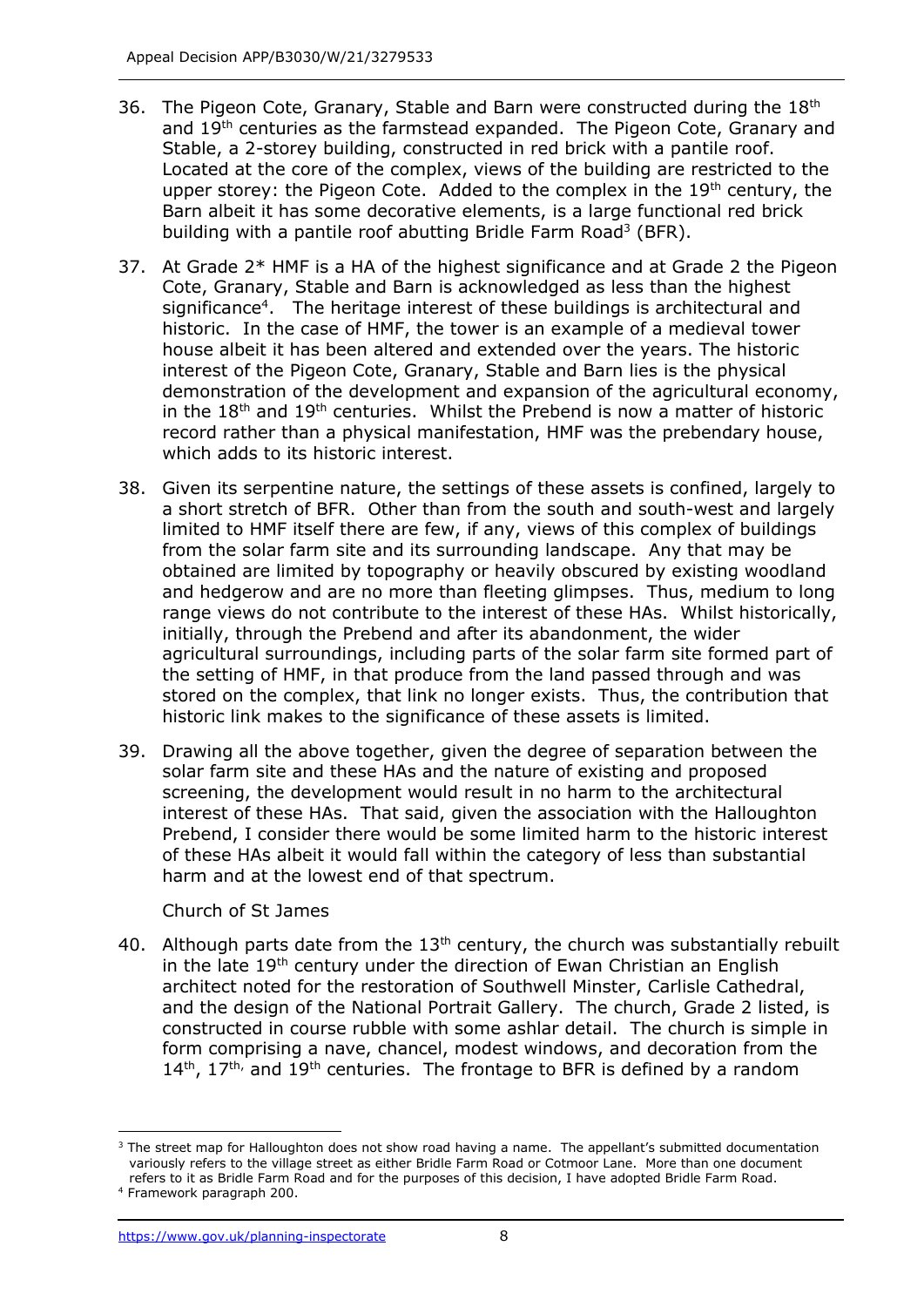stone wall backed by several evenly spaced mature trees and the church is set well back into a well-defined plot.

- 41. The heritage interest of the church is architectural and historic. The architectural interest is grounded in it being a good example of a late Victorian Parish Church. The historic interest relates to its association with HMF and its role as the medieval Prebendal church and the association with Ewan Christian. The churchyard setting with its ubiquitous yew tree and location next to an orchard and agricultural fields immediately to the north adds to the church's heritage interest.
- 42. It was clear from my extensive walks before and after the inquiry that the church is not experienced from the public footpaths that cross and go around the proposed solar farm nor from any of the fields that would make up the solar farm or its surroundings. Given the deep setback from the road, the church is mainly experienced from a limited stretch of BFR. Whilst there would in wintertime heavily filter views of a limited number of panels, the way the heritage interest of the church is experienced would not be changed. That said, given the association with the Halloughton Prebend, there would be some limited harm to the historic interest of this HA, albeit it would fall within the category of less than substantial and at the lowest end of that spectrum.

Barn at Bridle Road Farm

- 43. The barn is a large functional 2-storey red brick building with limited decorative detail and a steep pantile roof built in the 18th century. The farmstead at Bridle Road Farm is tight knit, with the barn, farmhouse and other vernacular buildings forming a courtyard comprising areas of grass and hardstanding. Heritage interest derives from its vernacular architecture and as an example of historic agricultural development. Again, the Prebend, adds to the historic interest of this HA.
- 44. Views of the barn are from BFR and the public footpath 186/3/1 that runs from the farm entrance, through the yard and branches of to the south-east. Views from BFR are limited due to its serpentine nature. The main area where the barn is experienced is from several points on the public footpath where the farmstead dips in and out of view. In views closer to the farmstead some panels would be seen in the same view as the barn. That said, glimpses of some panels over the roof of the barn would have a limited impact on its heritage interest. That said, given the association of the village with the Halloughton Prebend, there would be some limited harm to the historic significance of this HA, albeit it would fall within the category of less than substantial and at the lower end of that spectrum.

Halloughton Conservation Area

45. Halloughton CA was designated in 1972 and is primarily focused on the linear form of the village core and several adjoining fields. The character, appearance and heritage of the CA is largely derived from its sunken serpentine form giving it an enclosed and intimate character, the historic buildings, the open approaches to the village core from the east and west, boundary walling and grass verges. Whilst the agricultural land beyond the CA boundary, does contribute to the interest of the CA, this is, in my view, of less importance than the contribution of the various HAs and features described above. There are few views out towards the solar farm from the CA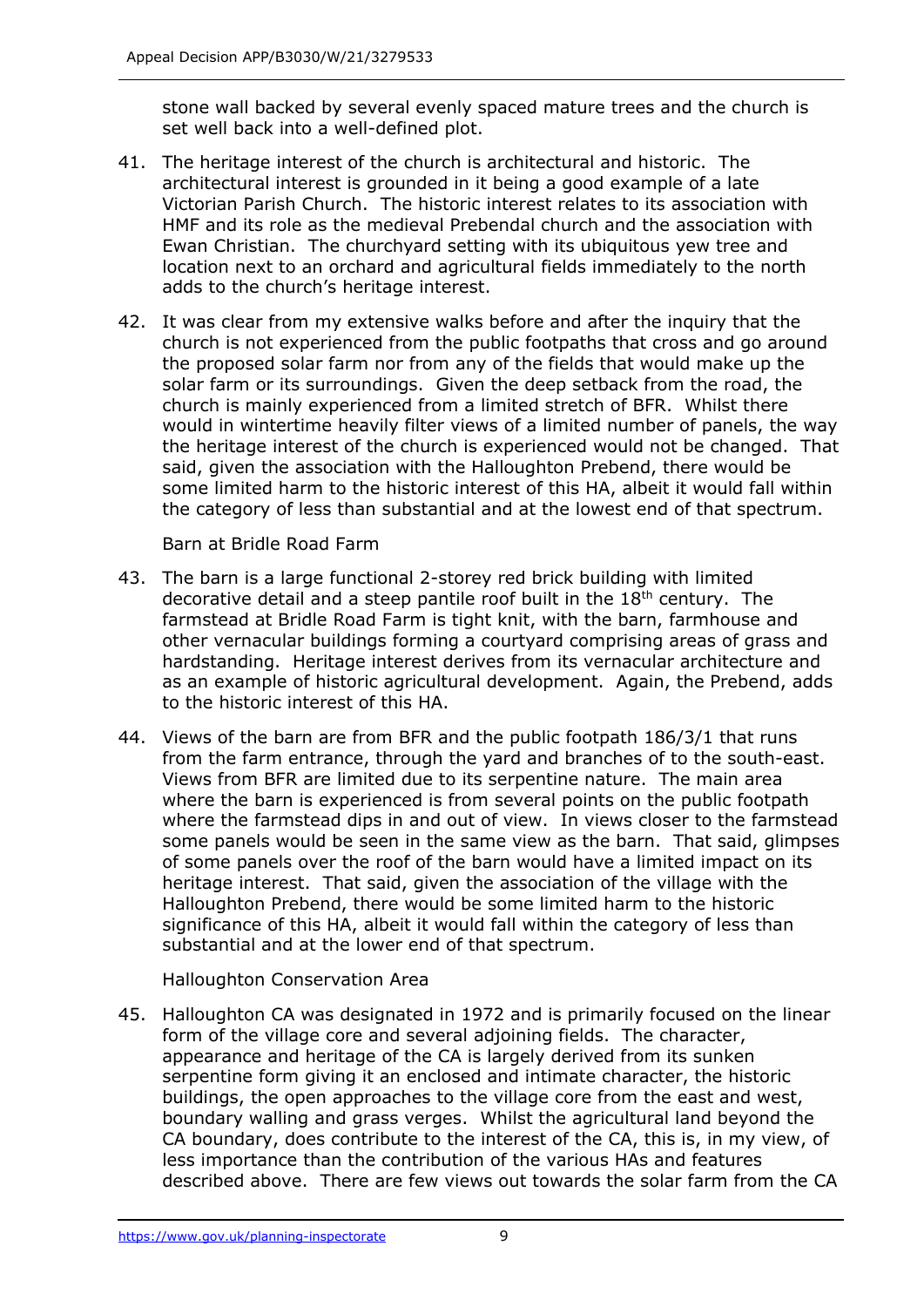and across it to the CA, resulting in only limited change to some views of the wider rural area and of the CA. In this context, the solar farm would have no material impact on the character and appearance of the CA.

- 46. The only element of the proposal to fall within the CA would be the vehicular access from BFR some 45 to 50m from the junction with the A612 Highcross Hill and a short length of access track running through an area of semimature woodland. Whilst this area of BFR forms the entrance to the CA, it is a wide engineered junction with extensive visibility splays that makes a limited contribution to the character of the CA. The start of the CA experience is from where BFR approaches and passes the church and HMF leading into the serpentine and intimate route to the west. During the relatively short construction period, the access and its use would have an impact on the appearance of the CA. However, on completion, the character and appearance of the access would revert to that of an agricultural access of which there are several within the wider CA. Therefore, any harm would be limited and of a short duration.
- 47. Given my conclusions on the effect of the proposal on the various LBs within the CA, the relevance of the Prebend and the impact of the proposed access, there would be some limited harm to the historic interest of this CA, albeit it would fall within the category of less than substantial and at the lower end of that spectrum.

Brackenhurst Hall Complex

- 48. Brackenhurst Hall as a complex has 4 Grade 2 listed elements. These are (1) Brackenhurst Hall, Coach House, Orangery and Garden Wall; (2) the Gateway and Railings; (3) the Lodge and (4) Garden Walls and Potting Sheds located some 100m to the north-east of the Hall. The Hall and its surrounds are part of the Nottingham Trent University Campus. Since the land was acquired by the University the facilities have been extensively extended to include student accommodation, lecture, and administrative buildings, some of which have been added recently and are interspersed to the north and west of the HAs.
- 49. Constructed in the early  $19<sup>th</sup>$  century, the Hall is a substantial building that has been extensively remodelled during the late 19<sup>th</sup> century by its various owners. The Hall and its adjacent HAs have architectural and historic interest as, an example of a large 19<sup>th</sup> century country estate house and the former home of Reverend Thomas Coats Cane and the birthplace of Field Marshall Viscount Allenby. There is as far as I am aware no functional, historic, or physical relationship between the Hall and the appeal site. There are only limited glimpses of the upper parts of the Hall's tower from eastern part of the site. In terms of its setting, where it is appreciated this is entirely located within its grounds and to the east and south.
- 50. Whilst the Hall and its associated assets may be an example of a  $19<sup>th</sup>$  century estate, the appeal site makes no contribution to its setting and significance. Moreover, the setting and significance of the Hall and its associated HAs have been significantly eroded and compromised by the development of the University campus. Some of which are bland functional structures and others "in your face" modern. In this context, the proposed solar farm would result in no harm to the heritage interest of these assets.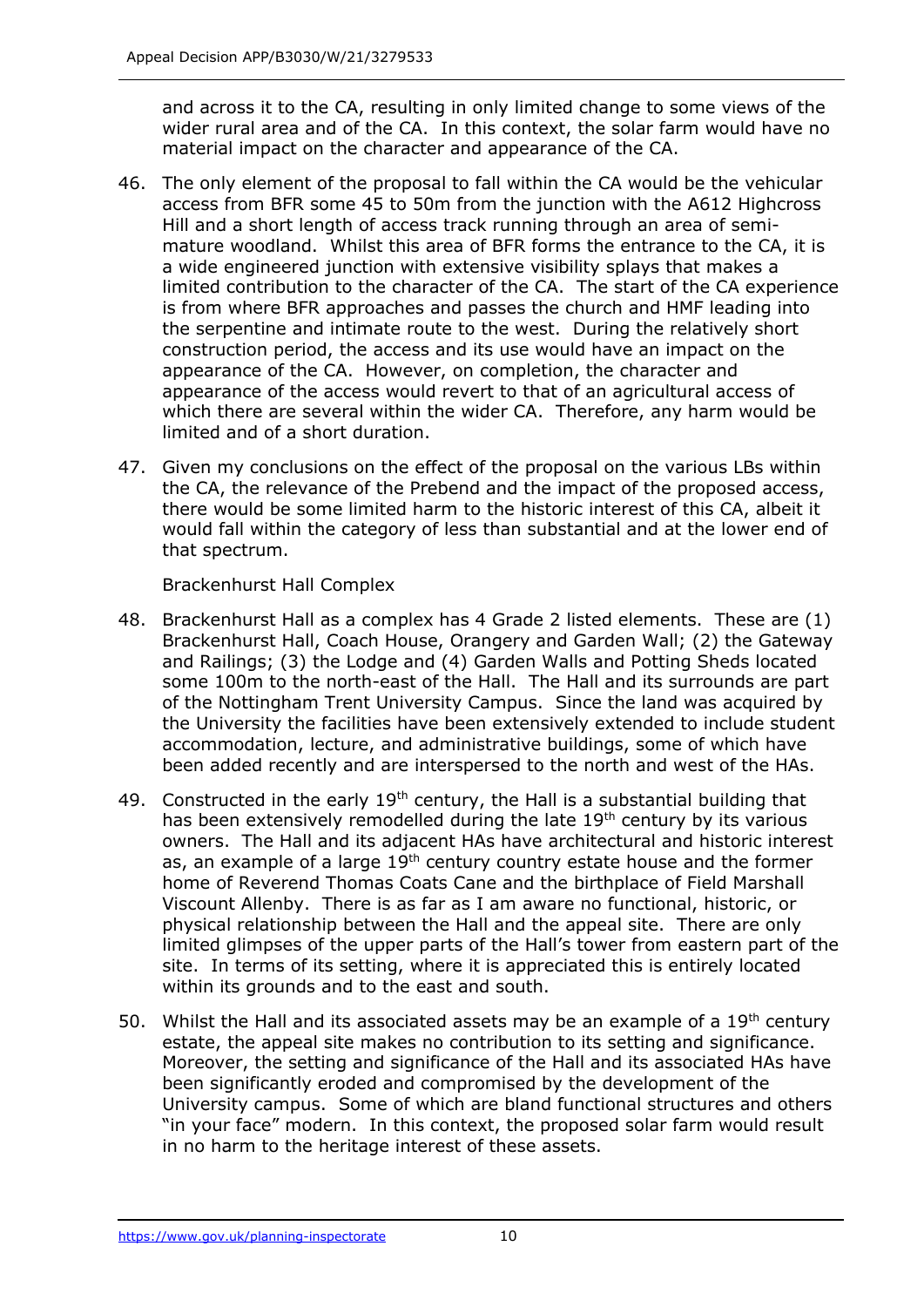#### South Hill House

51. South Hill House is 2-storey red brick house constructed at the beginning of the 19<sup>th</sup> century and now forms part of the Nottingham Trent University Campus. The building is Grade 2 listed and has architectural and historic significance as a high status former farmhouse. There appears to be no historical, physical, or functional relationship with the appeal site or its surrounds. Whilst the main facade is orientated to the south, the building is heavily screened from views from the appeal site by dense tree and hedge planting and mostly experienced from the adjacent main road. Given the above, the proposed solar farm would result in no harm to the heritage interest of this asset.

## Other Considerations

## *Renewable Energy*

- 52. The Government recognises that climate change is happening through increased greenhouse gas emissions, and that action is required to mitigate its effects. One action being promoted is a significant boost to the deployment of renewable energy generation. The Climate Change Act 2008, as amended sets a legally binding target to reduce net greenhouse gas emissions from their 1990 level by 100%, Net Zero, by 2050. Recently, the Government committed to reduce emissions by 78% compared with 1990 levels by 2035. The Clean Growth Strategy 2017 anticipates that the 2050, targets require, amongst other things, a diverse electricity system based on the growth of renewable energy sources.
- 53. A material consideration in the determination of planning proposals are National Policy Statements (NPS) for the delivery of major energy infrastructure. The NPSs recognise that large scale energy generating projects will inevitably have impacts, particularly if sited in rural areas. Whilst NPSs EN-1 and EN-3 do not specifically refer to solar generated power they reiterate the urgent need for renewable energy electricity projects to be brought forward. Draft updates to NPSs EN-1 and 3 identify that, as part of the strategy for the low-cost decarbonisation of the energy sector, solar farming provides a clean, low cost and secure source of electricity.
- 54. The December 2020 Energy White Paper (WP) reiterates that setting a net zero target is not enough, it must be achieved through, amongst other things, a change how energy is produced. The WP sets out that solar is one of the key building blocks of the future generation mix. In October 2021, the Government published the Nett Zero Strategy: Build Back Greener where under Key Policies it explains that subject to security of supply, the UK will be powered entirely by clean electricity through, amongst other things, the accelerated deployment of low-cost renewable generation such as solar.
- 55. The development has a capacity of some 49.9Mw, generating a significant amount of electricity from a clean, renewable source. This would provide for a reduction of approximately 20,690t<sup>3</sup> of  $CO<sub>2</sub>$  emissions annually and meet the energy needs of approximately 12,000 homes. The lpa acknowledges that this is a substantial benefit that attracts significant weight. There are no physical constraints limiting early development of this site and a grid connection offer is in place. As such, the scheme could make an early and significant contribution to the objective of achieving the statutory Net Zero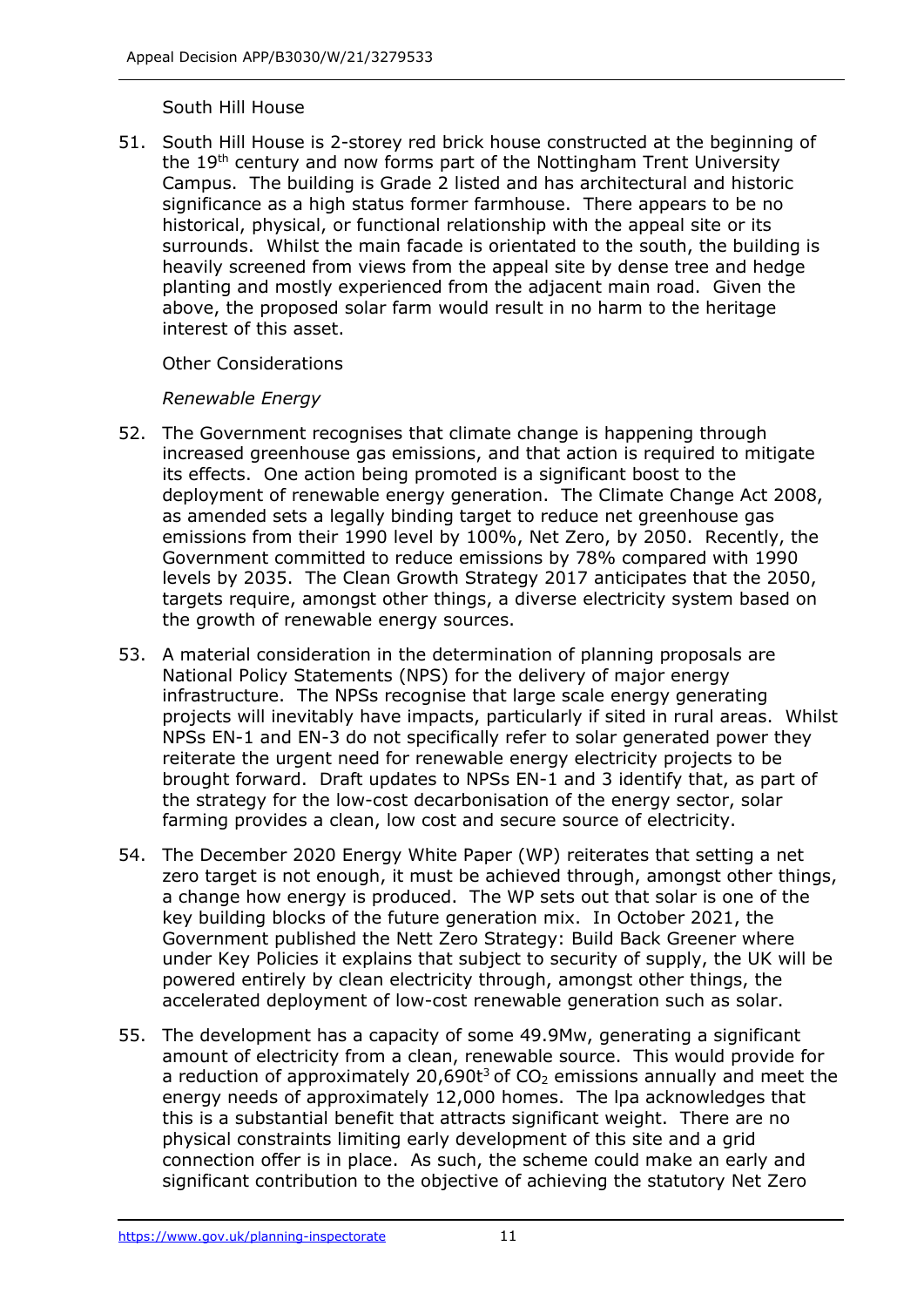target set for 2050 and the commitment to reducing emissions by 78% compared with 1990 levels by 2035. Given this imperative, this benefit attracts significant weight.

*Ecology and Biodiversity.*

- 56. Subject to the implementation of appropriate mitigation, neither Natural England (NE) nor the Nottinghamshire Wildlife Trust, object to the proposal. The SoCG confirms that, the proposal would not conflict with the relevant sections of CS Policy 12 and LP Policy DM5.
- 57. The appellant provided an updated BNG assessment of the proposed Biodiversity Management Plan. The mitigation includes additional tree/hedgerow planting and the long-term management of existing trees/hedgerows, sowing a species rich grassland beneath the panels and the provision of bat and bird boxes around the site.
- 58. The BNG Metric is a tool for measuring and accounting for nature losses and gains resulting from development or changes in land management. The appellant's Metric 2 calculation identifies a net gain of  $37\%^5$  in habitat units and 24% in hedgerow units. Based on the Metric 3 calculation, there would be a net gain of 92% in habitat units and 32% in hedgerow units. The lpa's assessment<sup>6</sup> disputes the extent of the total loss of other neutral grass land placing this at some 7ha whereas the appellant calculates a loss of some 1ha. That said, based on the 7ha figure, the lpa calculates that the net gain would be some 73% in habitat units.
- 59. Notwithstanding the difference in the figures, the lpa acknowledges that Metric 3 provides a more accurate calculation of BNG. The increase from the Metric 2 figure would result in a significant benefit. The context for the lpa when ascribing weight to this benefit is, that ecological mitigation, management, and enhancement reflects common practice and accords with local and national planning policy, it is a by-product of the development and there would be an overall loss of arable agricultural land for crop production. On this basis, the weight the lpa attaches to BNG is moderate/significant. The appellant submits that significant weight should be attached to the acknowledged BNG. Whilst BNG will be a requirement of the Environment Act 2021, the minimum requirement is currently set at 10%. Thus, even acknowledging that the assessment starts from a low base in terms of the ecological value of the site, a gain of some 73%, is substantial and a benefit that attracts significant weight.

*Access and Highway Safety*

60. Most of the traffic generated would occur during the construction period with deliveries being made by heavy goods vehicles (HGV). Over the 26-week construction period, delivery traffic generation would equate to some 6 vehicles or 12 movements per day. Up to 80 construction workers would be onsite at any one time and depending on their origin most would be transported to the site by minibus. Post construction it is anticipated that the site would be monitored remotely with limited occasional visits of between 10 and 20 vehicles per annum. I have no reason to dispute these figures or consider them to be unrealistic.

<sup>&</sup>lt;sup>5</sup> Percentages have rounded up to the nearest whole number.

<sup>&</sup>lt;sup>6</sup> Carried out for the lpa by an Ecological Consultant from Via East Midlands.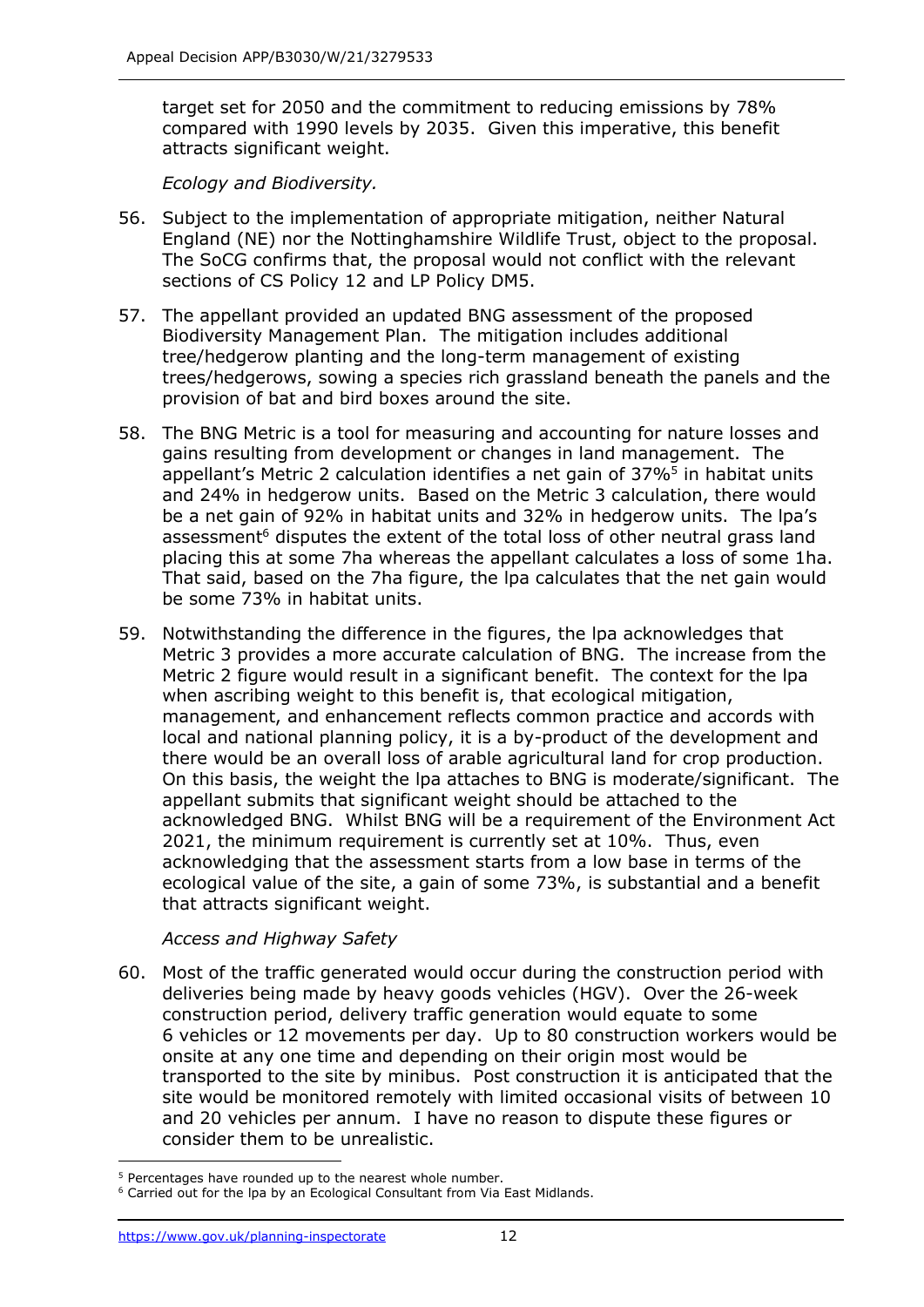61. Vehicular access would be from BFR, some 45 to 50m from the junction with the A612 Highcross Hill. BFR is a no through road and there would be no need for site traffic to enter the built-up area of the village. The access has been designed to accommodate HGV traffic and visibility to the east and west is acceptable. The immediate road network has a good safety record with no personal injury accidents reported in the vicinity of the site access or the junction with Highcross Hill in recent years. The junction of BFR and Highcross Hill, has adequate visibility to the north and south and it could accommodate the nature and level of traffic generated by the proposal without a material impact on highway safety. Nottingham County Council (NCC) as Highway Authority and the lpa have, subject to the imposition of conditions, no objection to the proposal on highway safety or traffic generation grounds. Drawing the above together, the proposal would not have an unacceptable effect on the safety and free flow of traffic.

# *Flooding & Drainage*

- 62. In line with the Framework, CS Policy 9, AD&M Policy DM5 and SNP Policy E2 seeks to steer development away from areas of high flood risk and ensure that proposals manage surface water run-off with Sustainable Drainage Systems (SuDS). Whilst the site is located within Flood Zone 1, a low risk flood area, areas downstream of the site have experienced flooding. Following an independent Flood Risk Assessment (FRA), the Environment Agency and NCC, the Lead Local Flood Authority, have no objection to the proposal subject to the imposition of an appropriate condition.
- 63. The FRA is a robust assessment, which forms the basis for a SuDs compliant system, the details of which would be covered by a condition. Whilst the extent of potential betterment is not quantified, the lpa acknowledges there is potential for betterment and accepts that the development would not adversely impact on flooding or drainage. In this regard, the proposal would accord with the Framework and development plan policies.

# Agricultural Land

- 64. Framework paragraph 174 indicates that decisions should recognise the economic and other benefits of best and most versatile (B&MV) agricultural land. PPG<sup>7</sup> defines B&MV agricultural land as Grades 1, 2 and 3a indicating that agricultural land quality is a factor when assessing proposals. These considerations include, whether the use of any agricultural land is necessary and whether a proposal allows for continued agricultural use. AD&M Policy DM8 indicates that proposals resulting in the loss of B&MV agricultural land, will be required to apply a sequential approach to site selection and demonstrate environmental or community benefits that outweigh the loss.
- 65. The lpa accepts that site is Grade 3b and is not B&MV agricultural land or that it was necessary to consult NE. Moreover, given the assessment was carried out by a suitably qualified professional and the results conform with the NE MAGIC database, the lpa did not consider it necessary to undertake its own analysis given the grading was. That approach is not unreasonable.
- 66. The SoCG notes that, the land would continue in agricultural use through sheep grazing, that as a time-limited scheme, other than for the electricity

<sup>7</sup> Natural Environment Paragraph 001 Ref ID 8-001-20190721 & Renewable & Low carbon Energy Paragraph 013 Ref ID 5-013-20150327.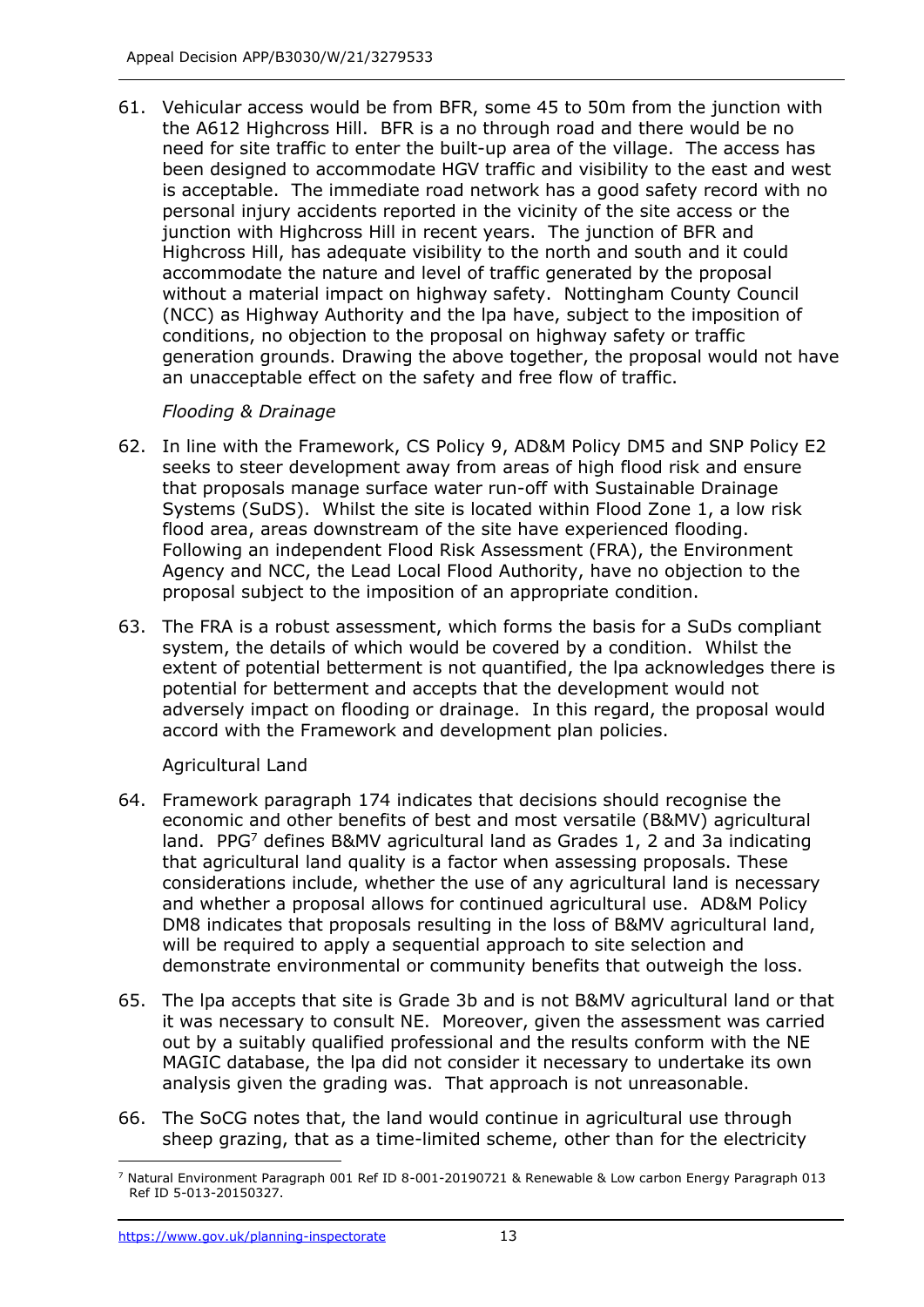substation, it would not result in the permanent loss of agricultural land and there are no suitable alternative brownfield sites to accommodate the scale of the development. In terms of site selection, one of the elements is the availability of a grid connection. Here, the site is crossed by overhead power lines providing access the national grid easily and economically.

- 67. NE's Agricultural Land Classification Map shows the site to be located within an area identified as Grade 3 land i.e., good to moderate quality agricultural land. Whether the site is Grade 3a - good quality or Grade 3b – moderate quality can only be determined by site and soil examination. The appellant, using an appropriately qualified agricultural assessor, undertook a comprehensive site and soil assessment that included 98 sample locations involving the excavation of 3 trial pits and augur samples based on one sample per hectare. Assessment of the samples combined with other relevant factors contained in the guidance concludes that the site falls within Grade 3b.
- 68. Objectors submit that the report is deficient in that it that it does not account of the presence of Grade 2 – very good quality land in the locality, include a consideration of economics or any account of the application of husbandry. This last point is regarded as important, given that maize, a cereal crop dependent on good soil condition, has been grown locally.
- 69. The Grade 2 land shown on the NE Classification Map is some distance to the north of the site and is not indicative of the potential quality of the appeal site. Experience indicates that soil quality can vary dramatically over a small area and obtaining a clear differentiation between grades can only be achieved through site and soil examination.
- 70. The NE classification notes that Grade 3b land can produce moderate yields of cereal crops. Thus, the reference to maize being grown is not, on its own, and indication that the land falls to be considered as B&MV. There is no indication as to the extent of the yield achieved. Moreover, as I understand it, yield data and financial assessment of the farm business are explicitly excluded from the classification methodology. This is because, unlike site and soil examination, it is not possible to make allowances for variables such as management skill, levels of input and short term weather factors.
- 71. It is suggested that the net value of the solar farm should be measured in terms of national energy production and security against the net value of arable crop production and UK food security. Given that agricultural land is a finite commodity and food security is equally important as energy security, superficially this appears to reasonable. However, in my experience, this is not something that an individual appellant or lpa could realistically or reasonably undertake for any one proposal. Even if it is possible to undertake such an assessment, it strikes me it is one that would have to be carried out at a national level and involve high level political decisions/choices that are outside the remit of an individual decision maker in a planning appeal.
- 72. Drawing all this together, the appellant has undertaken a robust and appropriate agricultural land classification assessment that shows the land falls outside the definition of B&MV agricultural land. Only a very small proportion of the site would be permanently lost from agricultural use and the remainder would continue to be used for agriculture in the form of sheep grazing. There is no evidence that the minor, permanent loss, and the change from arable to pasture farming would unacceptably affect the viability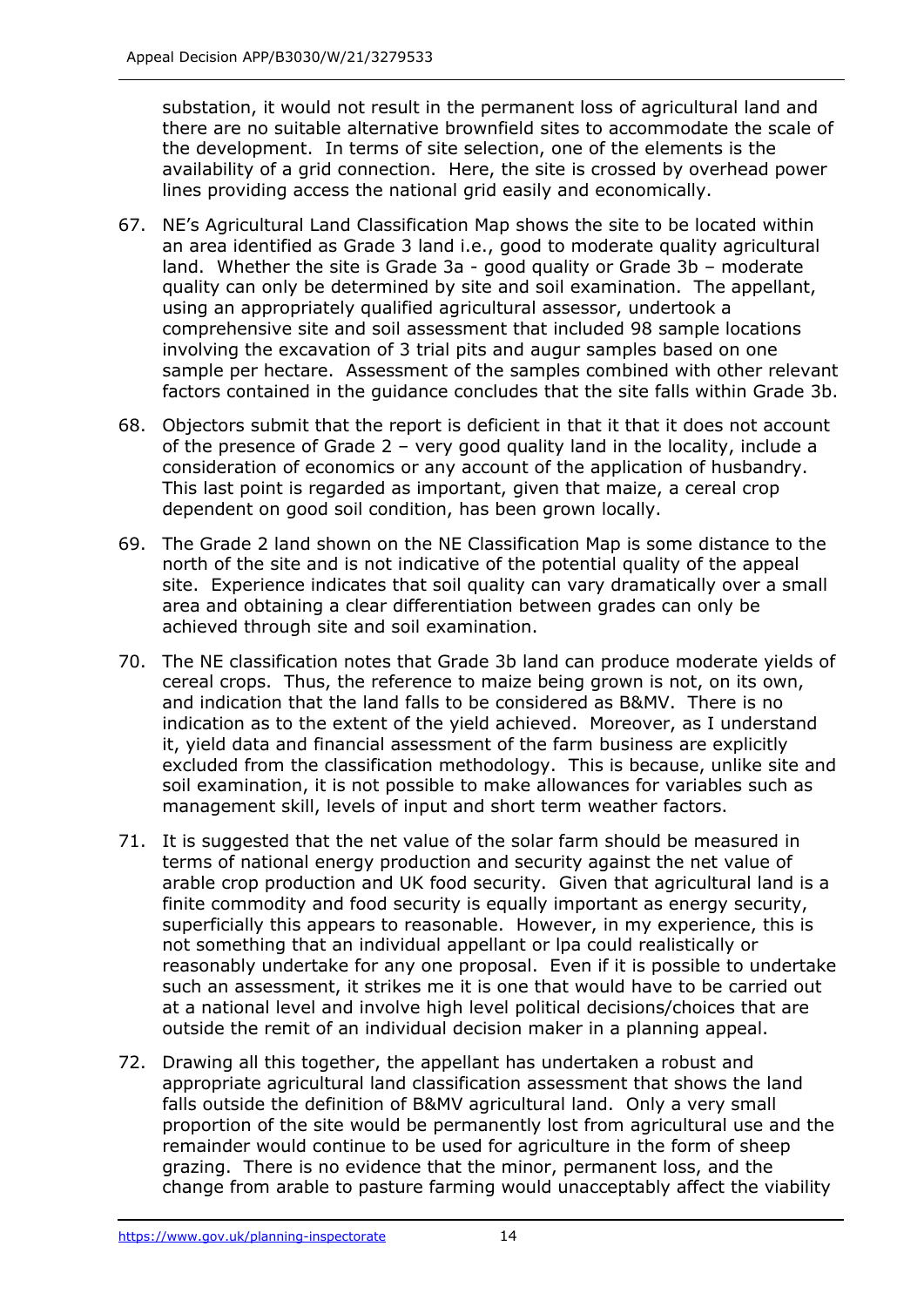of the individual holding. Accordingly, the proposal would not conflict with the objectives of the Framework or AD&M Policy DM8.

Issue 3 – Planning Balance

- 73. A material consideration is the time limited nature of the proposal. I acknowledge that 40 years is a long time and materially longer than many references to the life of a solar farm in national and industry guidance where 25 years appears. However, I am aware that technical advances have improved the longevity of solar panels. Accordingly, given the contribution the Government expects solar generated electricity energy to make to the national energy supply, it would be unreasonable to limit the life of a solar farm to an arbitrary figure based on older and less efficient equipment. That said, I recognise that the proposed 40-year life of the solar farm is significantly more than a generation and I accept that a child born today in the village would reach middle age by the time to solar farm would be decommissioned. Thus, in coming to my conclusion I have these factors/concerns uppermost in my mind.
- 74. Both national and development plan policy recognise that large scale solar farms may result in some landscape and visual impact harm. However, both adopt a positive approach indicating that development can be approved where the harm is outweighed by the benefits. This is a planning judgement. Here, through a combination of topography, existing screening and landscape mitigation, the adverse effect on landscape character and visual impact would be limited and highly localised. Moreover, as the existing and proposed planting matures, adverse effects, would be progressively mitigated and once decommissioned there would be no residual adverse landscape effects. Rather the scheme would leave an enhanced landscape consistent with the objectives of development plan policy and the SPD. In these circumstances, whilst there would be some localised harm to landscape character and some visual harm in conflict with the relevant development plan policies, the imperative to tackle climate change, as recognised in legislation and energy policy, and the very significant benefits of the scheme clearly and decisively outweigh the limited harm.
- 75. Sections 66 and 72 of The Planning (Listed Buildings and Conservation Areas) Act 1990 are engaged. Section 66 requires the decision maker to pay special regard to the desirability of preserving LBs, their settings, and any architectural features they may possess. Section 72 requires the decision maker to pay special attention to the desirability of preserving or enhancing the character or appearance of a CA.
- 76. Whether a proposal results in substantial or less than substantial harm to the significance of a HA, Framework Paragraph 199 requires the decision maker to attach great weight to its conservation. Framework paragraph 200 says that where a proposal would lead to less than substantial harm to the significance of a HA, this harm is to be weighed against the public benefits of the proposal.
- 77. The proposal would result in less than substantial harm at the lower/lowest end of that spectrum to the heritage significance of several HAs albeit that harm would be temporary until the solar farm was decommissioned. In relation to the CA as a whole, the proposal would, on balance, preserve its character and appearance. In this context, recognising the great weight that is required to be attached to the conservation of a HA, I consider the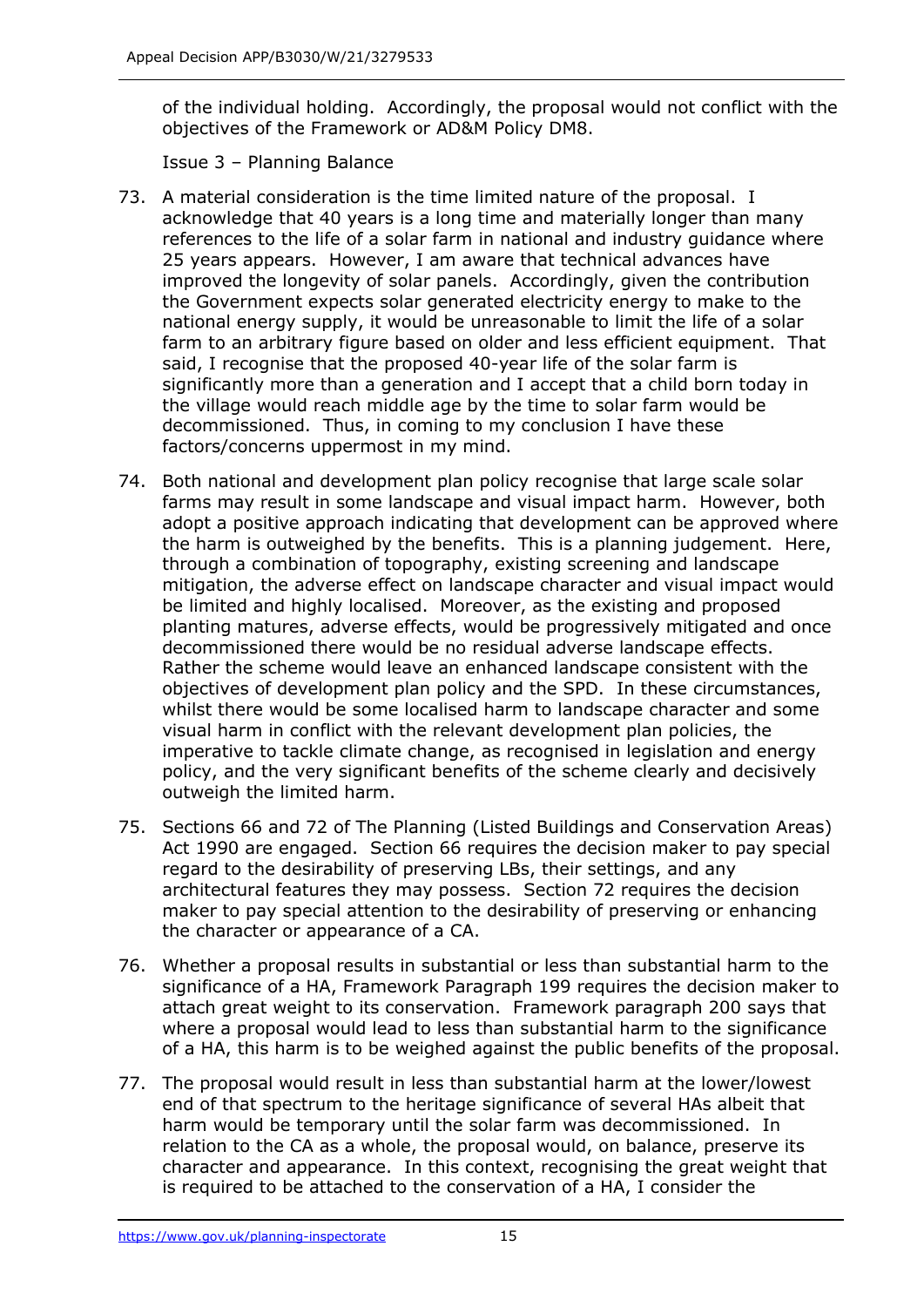imperative to tackle climate change, as recognised in legislation and energy policy, and the very significant benefits of the scheme clearly and decisively outweigh the temporary and less than substantial harm to the HAs involved.

78. Drawing the above together, I conclude the proposal would make a material and early contribution to the objective of achieving the decarbonisation of energy production and that to allow the proposed solar farm would not conflict with the objectives of relevant development and national planning policy when read as a whole. Accordingly, and having taken all other matters into account, the appeal is allowed.

## **Conditions**

*(The numbers in brackets refer to the conditions listed in Annex A)*

- 79. A list of conditions, including 5 pre-commencement conditions, were agreed by the parties. The solar farm is required for a period of 40 years with the DNO Substation retained permanently. Conditions are necessary to confirm the extent of the temporary period, to provide for removal of the solar farm when the permission expires or if it ceases to operate (2, 3 4 & 5). In the interests of certainty, a condition listing the approved plans is imposed (6).
- 80. In the interests of the appearance of the area, conditions and precommencement conditions relating to, the finish of the solar panels, ancillary structures, details of tree and hedgerow planting, the protection of retained trees/hedgerows including areas identified on the margins of the site, implementation of landscape mitigation and external lighting are reasonable and necessary  $(7, 8, 9, 10, 11 \& 16 \& 18)$ . In the interests of protecting living conditions, conditions specifying construction hours and limits on noise generation are reasonable and necessary (12 & 24).
- 81. In the interests of enhancing and protecting biodiversity, conditions and precommencement conditions relating to a Biodiversity Management Plan, the submission of details relating to the protection of Great Crested Newts, the timing of vegetation clearance and external lighting are all reasonable and necessary (13, 14, 15, 17, & 18). In the interests of highway safety, conditions relating to the construction of the access and compliance with a Construction Management Plan are reasonable and necessary (19 & 20). The site potentially contains archaeological remains and conditions to provide for appropriate site works and recording are reasonable and necessary (21 & 22). In the interests of water management and the flood mitigation, a condition relating to surface water management is reasonable and necessary (25).

*George Baird*

Inspector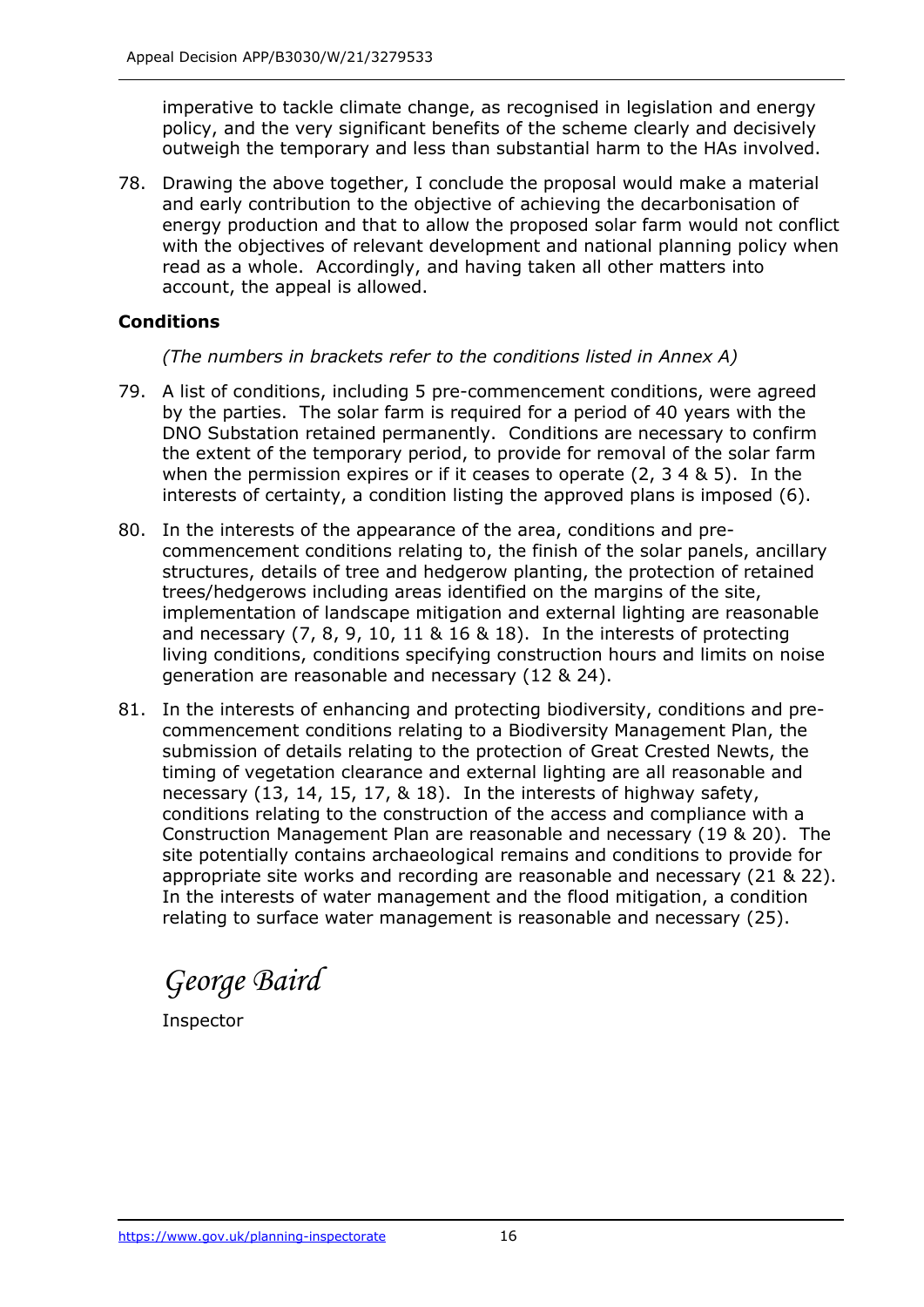# **ANNEX A – SCHEDULE OF CONDITIONS**

- 1. The development hereby permitted shall not begin later than 3 years from the date of this permission.
- 2. The planning permission hereby granted shall be for a temporary period only, to expire 40 years and 6 months after the first export date of the development, except for the DNO substation, which will remain on the site in perpetuity. Written confirmation of the first export date shall be provided to the local planning authority within one month after the event.
- 3. If the solar farm hereby permitted ceases to operate for a continuous period of 12 months, then a scheme for the decommissioning and removal of the solar farm and ancillary equipment, except for the DNO Substation, shall be submitted within 6 months of the end of the cessation period to the local planning authority for its written approval. The scheme shall make provision for the removal of the solar panels and associated above ground works approved under this permission. The scheme shall also include the management and timing of any works and a traffic management plan to address likely traffic impact issues during the decommissioning period, an environmental management plan to include details of measures to be taken during the decommissioning period to protect wildlife and habitats, and details of site restoration measures.
- 4. Within 6 months of the cessation of the export of electrical power from the site, or within a period of 39 years and 6 months following the first export date, a Scheme for the decommissioning of the solar farm and its ancillary equipment, except for the DNO substation, and how the land is to be restored, to include a programme for the completion of the decommissioning and restoration works, shall be submitted to and agreed in writing by the local planning authority.
- 5. The solar farm and its ancillary equipment, except for the DNO substation, shall be dismantled and removed from the site and the land restored in accordance with the approved Scheme and, in any event shall be removed within a period of 40 years and 6 months following the first export date.
- 6. The development hereby permitted shall not be carried out except in complete accordance with the following approved plans reference:

P18-2917\_02 – Rev E - Site Location Plan (deposited 8th January 2021). HLG-01-2001 Rev 01 - Indicative WPD and Customer Compound Layout. HLG-01-2002 Rev 01 - Indicative WPD and Customer Compound Elevations. BHA 665 03 - Tree Protection Plan – Highways Access. P18-2917 Figure 1 Rev A - Site Access Visibility Splays. JBM-HALLOU-SD-02 - Typical Fence, Track & CCTV Details. JBM-HALLOU-SD-03 - Typical Trench Section Details. JBM-HALLOU-SD-04 - Typical Inverter Substation Details. JBM-HALLOU-SD-05 - Typical Spares Container Details. JBM-HALLOU-SD-06 Rev A - Typical Battery Storage Systems Details.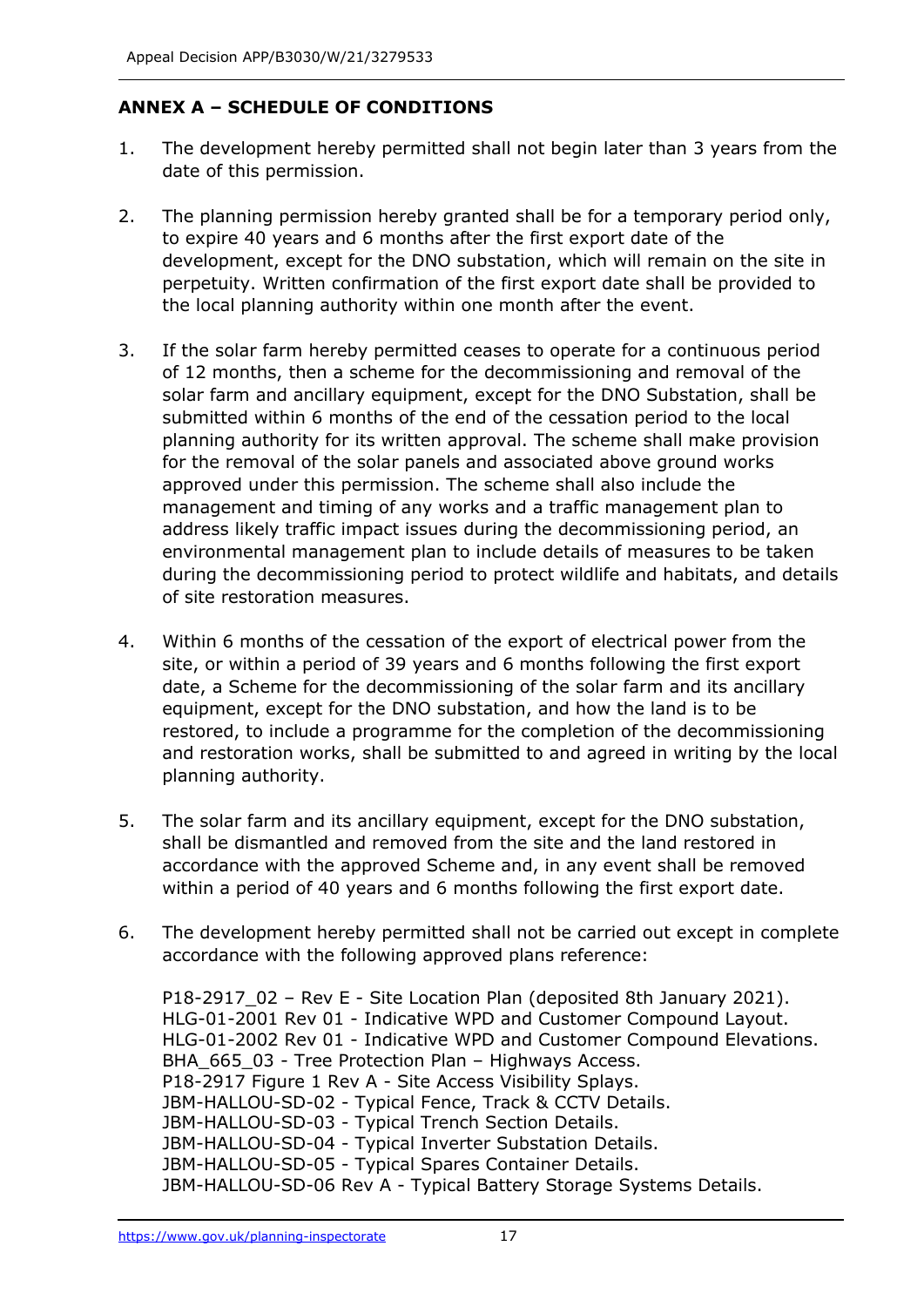JBM-HALLOU-SD-07 Rev A - Typical Customer Switchgear Details. P18-2917 12 Rev M - Site Layout and Planting Proposal. Typical PV Table Details 3P Rev A - Typical PV Table Details (x 3). Typical PV Table Details Rev A - Typical PV Table Details (x 6). P18-2917 Figure 2 Rev A - Swept Path Analysis: Proposed Site Access 15.4m Articulated Vehicle.

- 7. Notwithstanding the approved plans contained in Condition 6, prior to their erection on site details of the proposed materials and finish including colour of all solar panels, frames, ancillary buildings, equipment, and enclosures shall be submitted to and approved in writing by the local planning authority. Development shall be carried out in accordance with the approved details and be maintained as such for the lifetime of the proposed development.
- 8. No works or development shall take place until the local planning authority has approved in writing the full details of the tree, shrub, and hedgerow planting (including its proposed location, species, size and approximate date of planting) and details of tree planting pits including associated irrigation measures, tree staking and guards. The landscaping scheme should be based on the Species List for the Mid Nottinghamshire Farmlands Landscape Character Type included within the Newark and Sherwood Landscape Character Assessment.
- 9. The approved landscaping scheme shall be carried out within the first planting season following the date when electrical power is first exported ("first export date"). If within a period of 7 years from the date of planting any tree, shrub, hedgerow, or replacement is removed, uprooted, destroyed, or dies then another of the same species and size of the original shall be planted at the same place.
- 10. Notwithstanding the submitted details, no works or development shall take place until an Arboricultural Method Statement and scheme for protection of the retained trees/hedgerows has been agreed in writing with the local planning authority. This scheme shall include:
	- a. a plan showing details and positions of the ground protection areas.
	- b. details and position of protection barriers.
	- c. details and position of underground service/drainage runs/soakaways and working methods employed should these runs be within the designated root protection area of any retained tree/hedgerow on or adjacent to the application site.
	- d. details of any special engineering required to accommodate the protection of retained trees/hedgerows (e.g., in connection with foundations, bridging, water features, hard surfacing).
	- e. details of construction and working methods to be employed for the installation of access tracks within the root protection areas of any retained tree/hedgerow on or adjacent to the application site.
	- f. details of timing for the various phases of works or development in the context of the tree/hedgerow protection measures.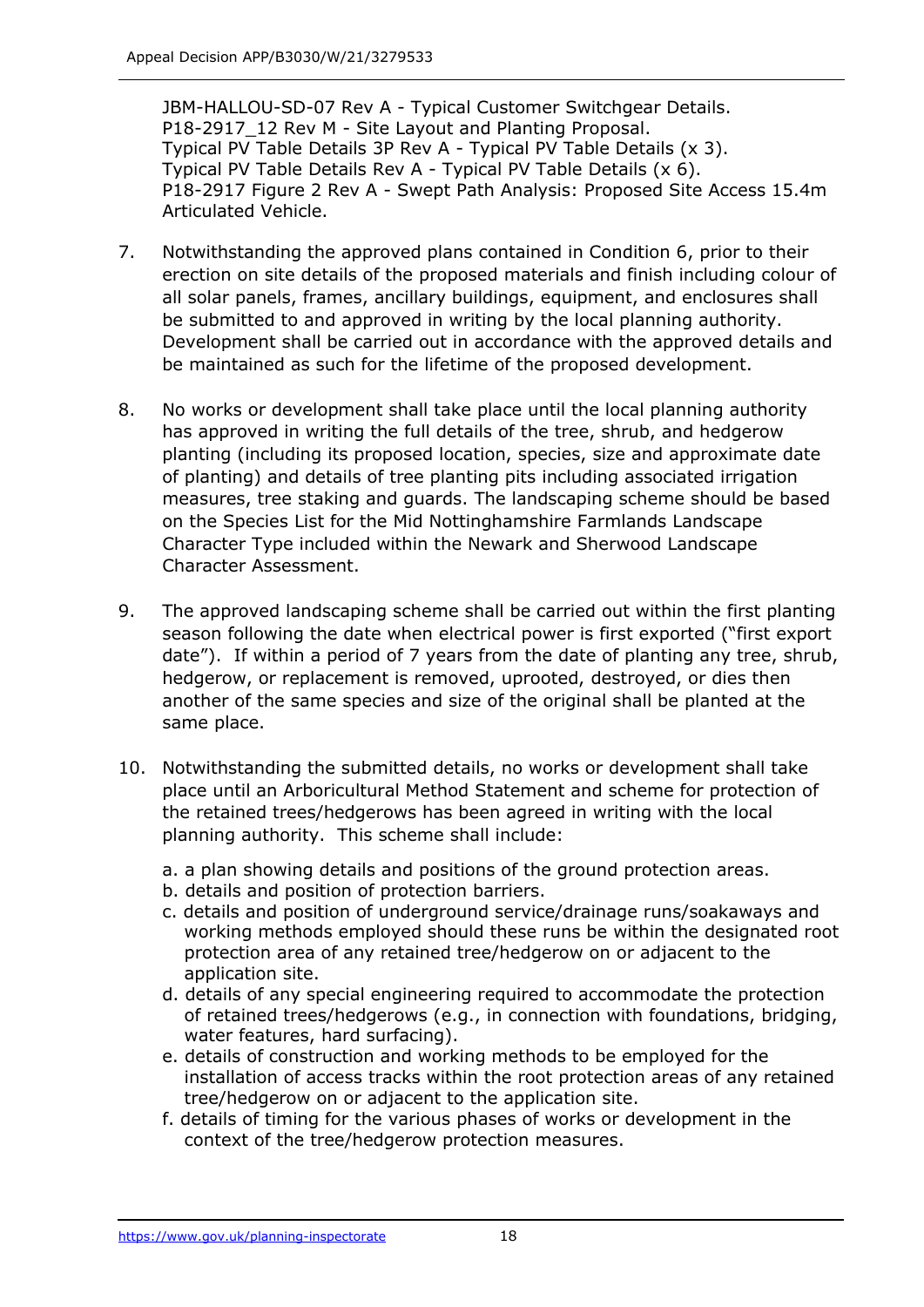All works/development shall be carried out in accordance with the approved arboricultural method statement and tree/hedgerow protection scheme.

- 11. The following activities must not be carried out under any circumstances:
	- a. no fires to be lit on site within 10 metres of the nearest point of the canopy of any retained tree/hedgerow on or adjacent to the proposal site.
	- b. no equipment, signage, fencing etc shall be attached to or be supported by any retained tree on or adjacent to the application site.
	- c. no temporary access within designated root protection areas without the prior written approval of the local planning authority.
	- d. no mixing of cement, dispensing of fuels or chemicals within 10 metres of any retained tree/hedgerow on or adjacent to the application site.
	- e. no soakaways to be routed within the root protection areas of any retained tree/hedgerow on or adjacent to the application site.
	- f. no stripping of topsoil(s), excavations or changing of levels to occur within the root protection areas of any retained tree/hedgerow on or adjacent to the application site.
	- g. no topsoil, building materials or other to be stored within the root protection areas of any retained tree/hedgerow on or adjacent to the application site.
	- h. no alterations or variations of the approved works or protection schemes shall be carried out without the prior written approval of the local planning authority.
- 12. Except for emergency works, construction works on the site shall not take place outside 0800 hours to 1800 hours Mondays to Fridays and 0800 hours to 1400 hours on Saturdays and at no time on Sundays or Bank Holidays.
- 13. The development hereby permitted shall be carried out in strict accordance with the pre, post and during construction mitigation, enhancement and management measures outlined within the Biodiversity Management Plan (V2 09/07/2020 by Avian Ecology). For the avoidance of doubt, this shall include compliance with the Ecological Mitigation Measures set out in Section 3, the Ecological Enhancement Measures in Section 4, and the Habitat Management Measures in Section 5 in addition to the Management Schedule set out in Section 7. Save for the installation of the bird boxes (which should be installed in the autumn, September to November) the Wildlife Enhancement Measures should be installed in accordance with the timescales embodied within the management schedule following the cessation of construction works. The Biodiversity Management Plan shall be implemented for the lifetime of the development.
- 14. The development hereby permitted shall be carried out in strict accordance with the Ecological Assessment Report V2 09/07/2020 (including Appendices 2, 3 and 4) by Avian Ecology. For the avoidance of doubt, this shall include the pre-construction survey work and/or mitigation measures as summarised in Table 5.1. The measures shall be undertaken in accordance with the timescales embodied within the report.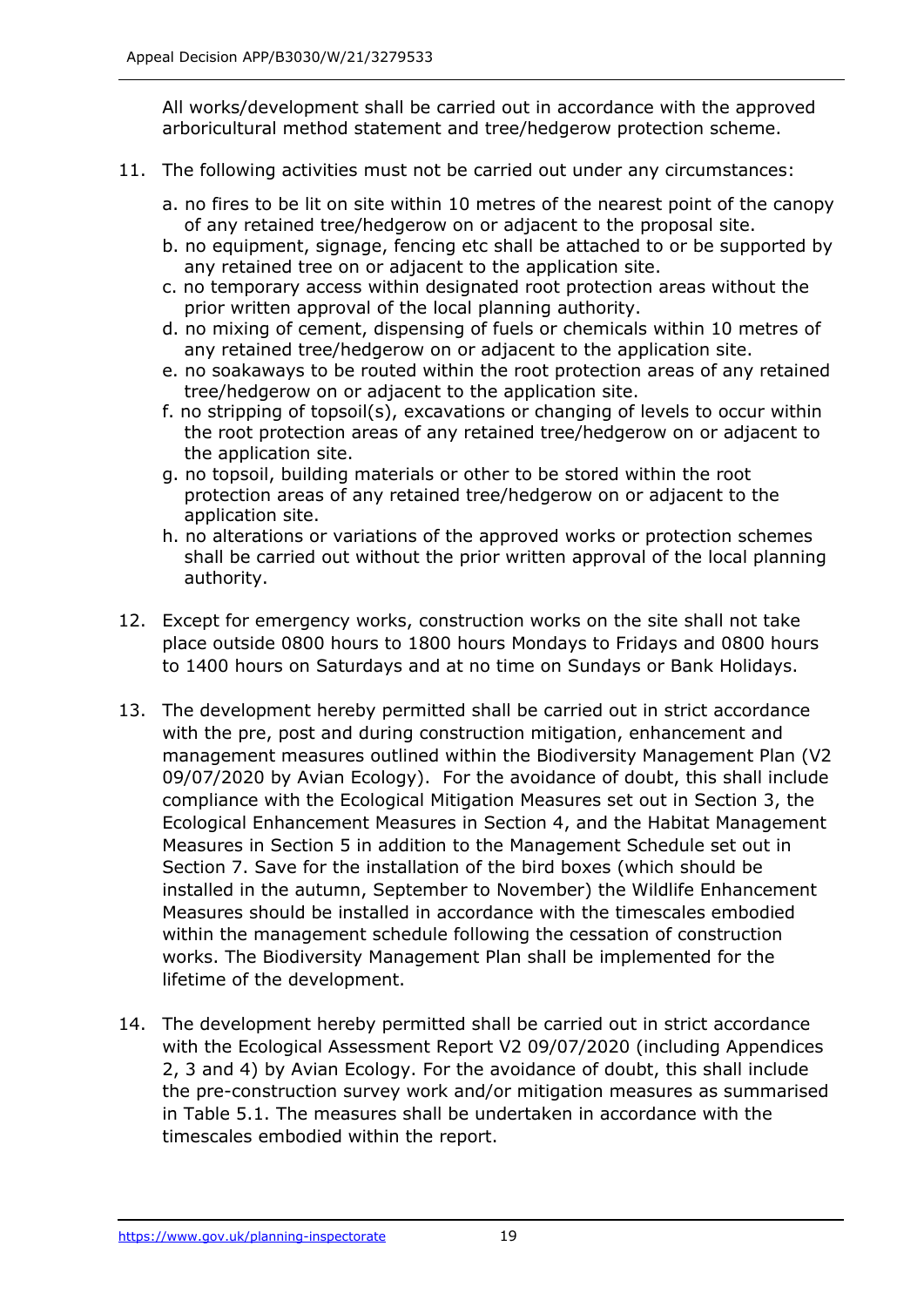- 15. Prior to the commencement of development, a methods statement of Reasonable Avoidance Measures (RAMs) for Great Crested Newts (GCN) shall be submitted to and approved in writing by the local planning authority. All works shall thereafter be carried out in accordance with the approved details. If RAMs are not sufficient to safeguard GCN, proof of a Low Impact Class Licence or full European Protected Species Mitigation License from Natural England (whichever is applicable), supported by a detailed Method Statement shall be submitted to and approved in writing by the local planning authority.
- 16. Prior to the commencement of development, a Scheme for the retention, ongoing maintenance, and replacement of any trees and/or hedgerows which die within the areas indicated with green notation on "Areas of Existing Planting" which are within the land edged in blue and red (drawing number P18-2917\_30) shall be submitted to and approved in writing by the local planning authority. The approved Scheme shall be implemented in accordance with the approved details until the solar farm hereby approved is decommissioned.
- 17. No tree works or vegetation clearance shall take place during the bird nesting period (beginning of March to end of August inclusive) unless a precautionary pre-start nesting bird survey has been carried out by a qualified ecologist/ornithologist and the findings have been submitted to and approved in writing by the local planning authority.
- 18. No external lighting (other than low level lighting required on ancillary buildings during occasional maintenance and inspection visits) shall be erected/used on site unless precise details of any lighting are first submitted to and approved in writing by the local planning authority. The lighting shall be installed and thereafter maintained in accordance with the approved details of the lifetime of the development.
- 19. No part of the development hereby permitted shall otherwise commence until the access to the site has been completed (as shown on approved plan ref. P18-2917 Figure 1A) and surfaced in a bound material for a minimum distance of 10m behind the edge/extent of the public highway and the crossing of the highway and footway verge is available for use, in accordance with details to be first submitted to and approved in writing by the local planning authority.
- 20. Development shall take place in strict accordance with all the mitigation measures set out in the Construction Traffic Management Plan (July 2020) by Pegasus Group. For the avoidance of doubt, this shall include i. that deliveries shall not take place outside 1000 hours to 1600 hours or 1800 to 2000 hours and at no time on Sundays or Bank Holidays; ii. compliance with the mitigation measures details at Section 7 in the Construction Traffic Management Plan (July 2020).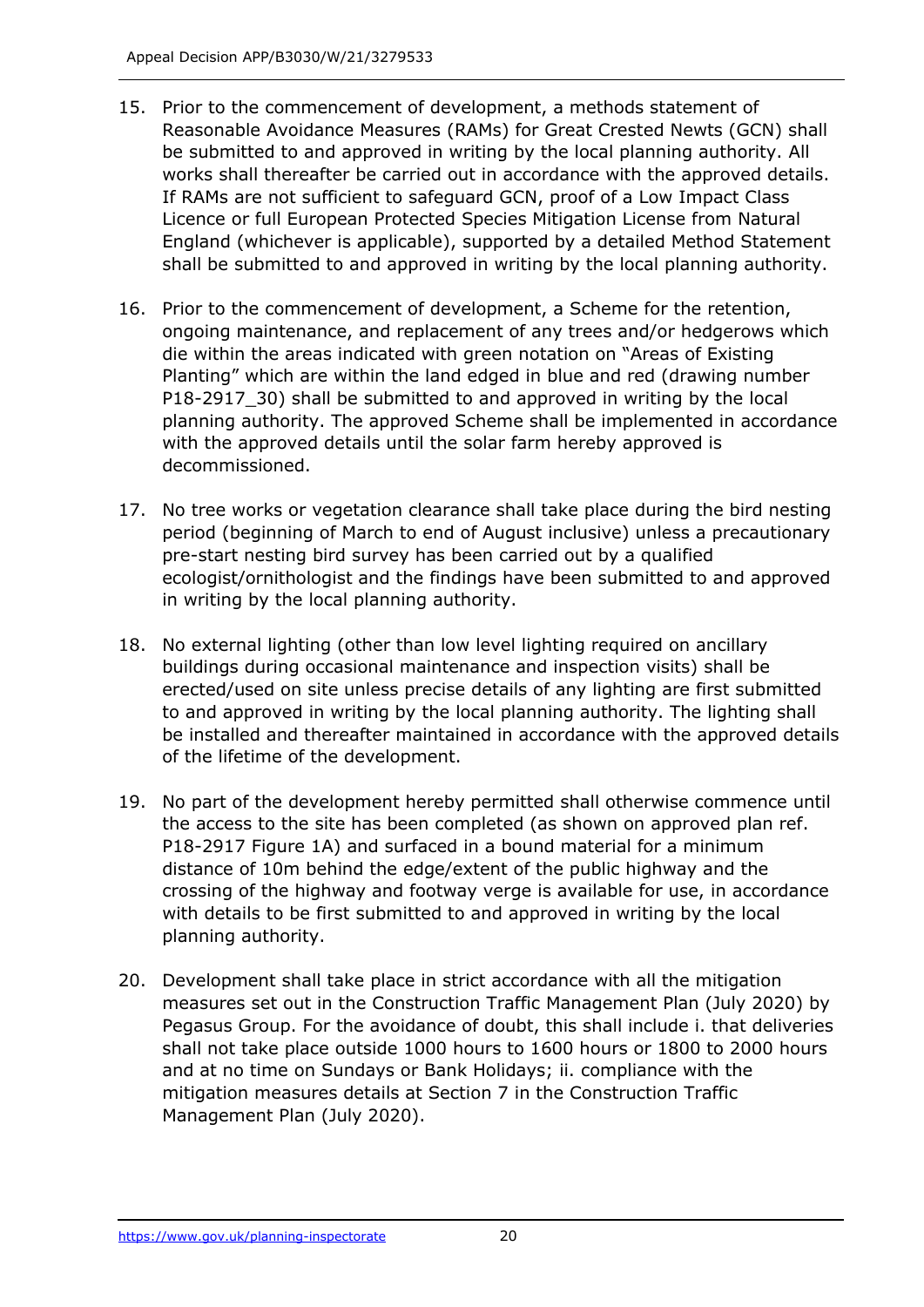- 21. No development shall take place until an archaeological Written Scheme of Investigation has been submitted to and approved in writing by the local planning authority. This scheme shall include the following:
	- 1. an assessment of significance and proposed mitigation strategy (i.e., preservation by record, preservation in situ or a mix of these elements).
	- 2. a methodology and provisional timetable of site investigation and recording.
	- 3. provision for site analysis.
	- 4. provision for publication and dissemination of analysis and records.
	- 5. provision for archive deposition and
	- 6. nomination of a competent person/organisation to undertake the work.

The scheme of archaeological investigation must only be undertaken in accordance with the approved details.

- 22. The archaeological site work must be undertaken only in full accordance with the approved Written Scheme of Investigation. The developer/site operator shall notify the local planning authority of the intention to commence at least 2 working weeks before the start of archaeological work to facilitate adequate monitoring arrangements. No variation to the methods and procedures set out in the approved Written Scheme of Investigation shall take place without the prior written consent of the local planning authority.
- 23. The post-investigation assessment and final report must be completed in accordance with the programme set out in the approved Written Scheme of Investigation and shall include provision for analysis, publication, dissemination of results, submission of the final report to the local planning authority and Nottinghamshire HER and deposition of the archive being secured.
- 24. The rating level of sound emitted from any fixed plant and/or machinery associated with the development shall not exceed a rating level of 35 dB LAeq,15 minute at the nearest sound-sensitive premises. All measurements shall be made in accordance with the methodology of BS4142 (2014) (Methods for rating and assessing industrial and commercial sound) and/or its subsequent amendments. Where access to the nearest sound-sensitive property is not possible, measurements shall be undertaken at an appropriate location and corrected to establish the noise levels at the nearest sound sensitive property.
- 25. No part of the development hereby permitted shall commence until a detailed surface water drainage scheme based on the principles set out in the approved Calibro Flood Risk Assessment (FRA) ref. BR-629-007 dated 2 July 2020, has been submitted to and approved in writing by the local planning authority. The scheme shall be implemented in accordance with the approved details prior to completion of the development. The submitted scheme shall: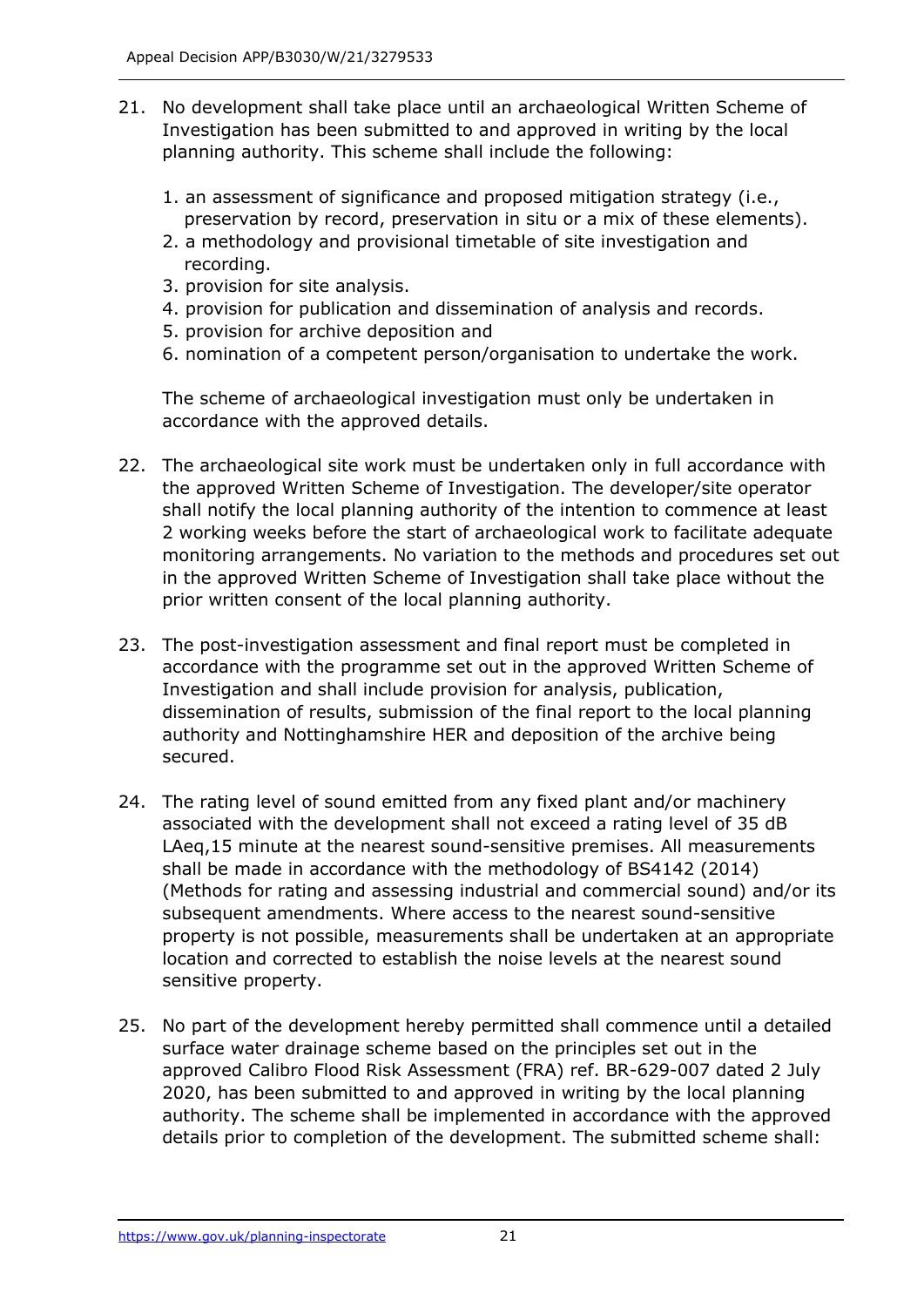- 1. provide detailed design (plans, network details and calculations) in support of the surface water drainage system required to manage runoff from the proposed building associated with the substation in accordance with the approach discussed in Section 7 and presented in drawing BR-629-0007-100\_02 Surface Water Drainage Proposals (Appendix D of the FRA).
- 2. provide detailed design (plans and calculations) in support of the proposed bunded storage areas and associated cut-off swales proposed to reduce flow in the Potwell Dyke as presented in Section 6.3 of the FRA.
- 3. provide a maintenance schedule for the attenuation basin and bunded storage areas to ensure their performance over the lifetime of the development.
- 4. provide a maintenance schedule to ensure run-off from solar panels is managed to reduce any detrimental impacts on the natural formation of the agricultural land beneath and around the panels.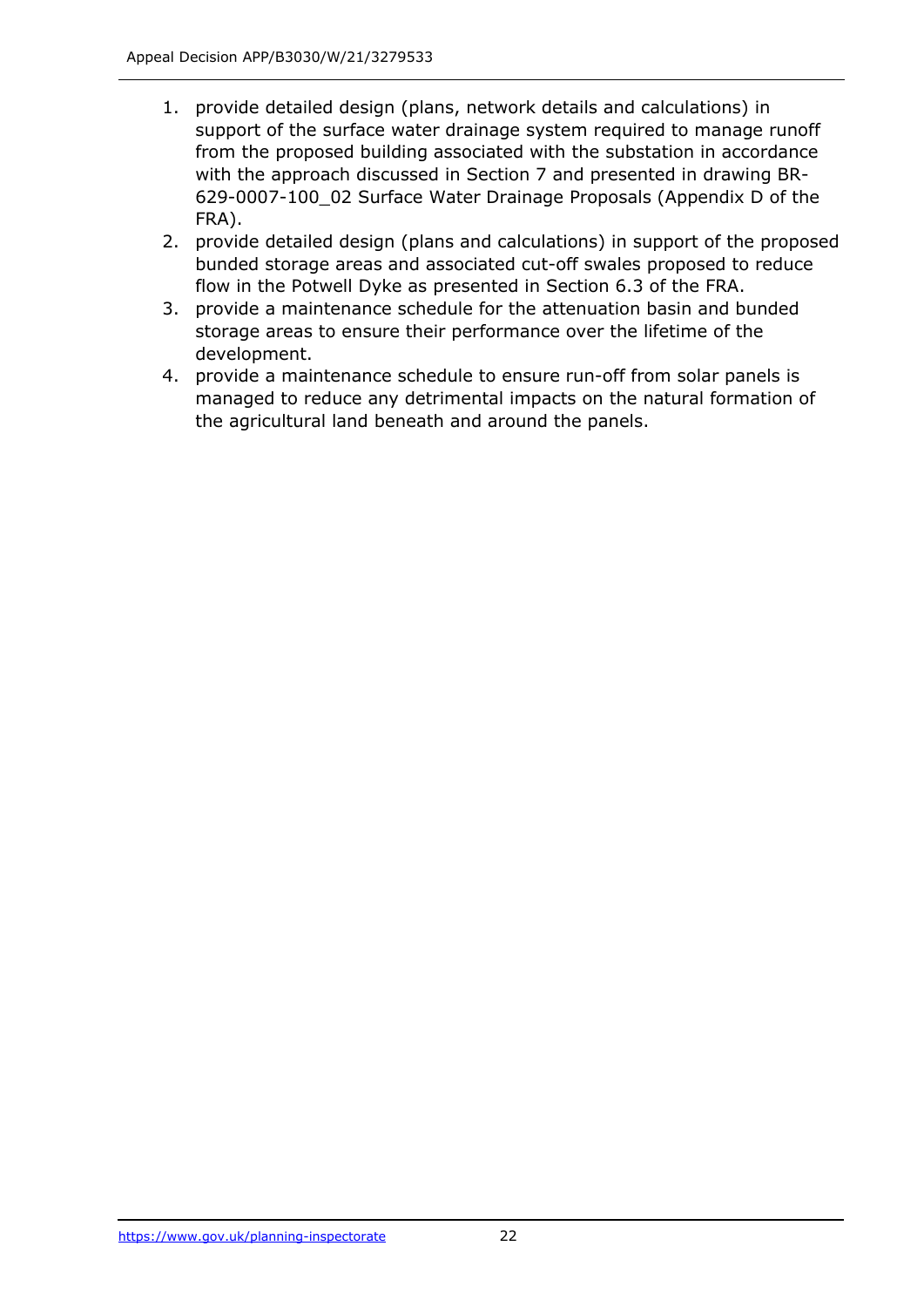# **ANNEX B – APPEARANCES & DOCUMENTS**

#### **FOR THE APPELLANT**

Thea-Osmund Smith of Counsel, instructed by Paul Burrell, Executive Director, Pegasus Group.

She called:

Paul Burrell BSc (Soc Sci) Hons, Dip UP, MRTPI. Executive Director, Pegasus Group.

Andrew Cook BA (Hons) MLD, CMLI, MIEMA, CENV. Executive Director, Pegasus Group.

Laura Garcia BA (Hons) MCIfA. Associate Heritage Consultant, Pegasus Group.

#### **FOR THE LOCAL PLANNING AUTHORITY**

Ruchi Parekh of Counsel, instructed by Newark and Sherwood District Council.

She called:

Adam Partington, BA (Hons), MSc. Director, Locus Consulting Limited.

Cathy Gillespie, BSc, Dip LM, CMLI, Assoc RTPI. Head of Environmental Management and Design, VIA East Midlands Limited.

Honor Whitfield, BSc (Hons) MSc, MRTPI. Planning Officer, Newark and Sherwood District Council.

#### **INTERESTED PERSONS**

| <b>Professor M McCaskill</b> | $\sim 100$               | Local Resident.                                             |
|------------------------------|--------------------------|-------------------------------------------------------------|
| Professor S Bamford          | $\sim$                   | Local Resident.                                             |
| Ms H Hanmer                  |                          | Local Resident.                                             |
| Ms B Cast                    | $\sim 100$               | Honorary Secretary, Thoroton Society of<br>Nottinghamshire. |
| Mr B Haigh                   | $\overline{\phantom{a}}$ | Chairman, Southwell Civic Society.                          |

#### **DOCUMENTS SUBMITTED TO THE INQUIRY**

- Doc 1 Statement by Professor McCaskill.
- Doc 2 Statement by Professor Bamford & Email dated 13/12/2021.
- Doc 3 Statement by Ms B Cast, Thoroton Society of Nottinghamshire.
- Doc 4 Statement by Mr B Haigh, Southwell Civic Society.
- Doc 5 Agreed Landscape Summary Comparison Schedule.
- Doc 6 Agreed Landscape & Visual Impacts Summary Comparison Schedule.
- Doc 7 Biodiversity Net Gain Note & Metric 3 Schedule dated 8 December 2021.
- Doc 8 Agreed list of suggested conditions.
- Doc 9 Email dated 13 December 2021, Appellant's agreement to pre-commencement conditions.